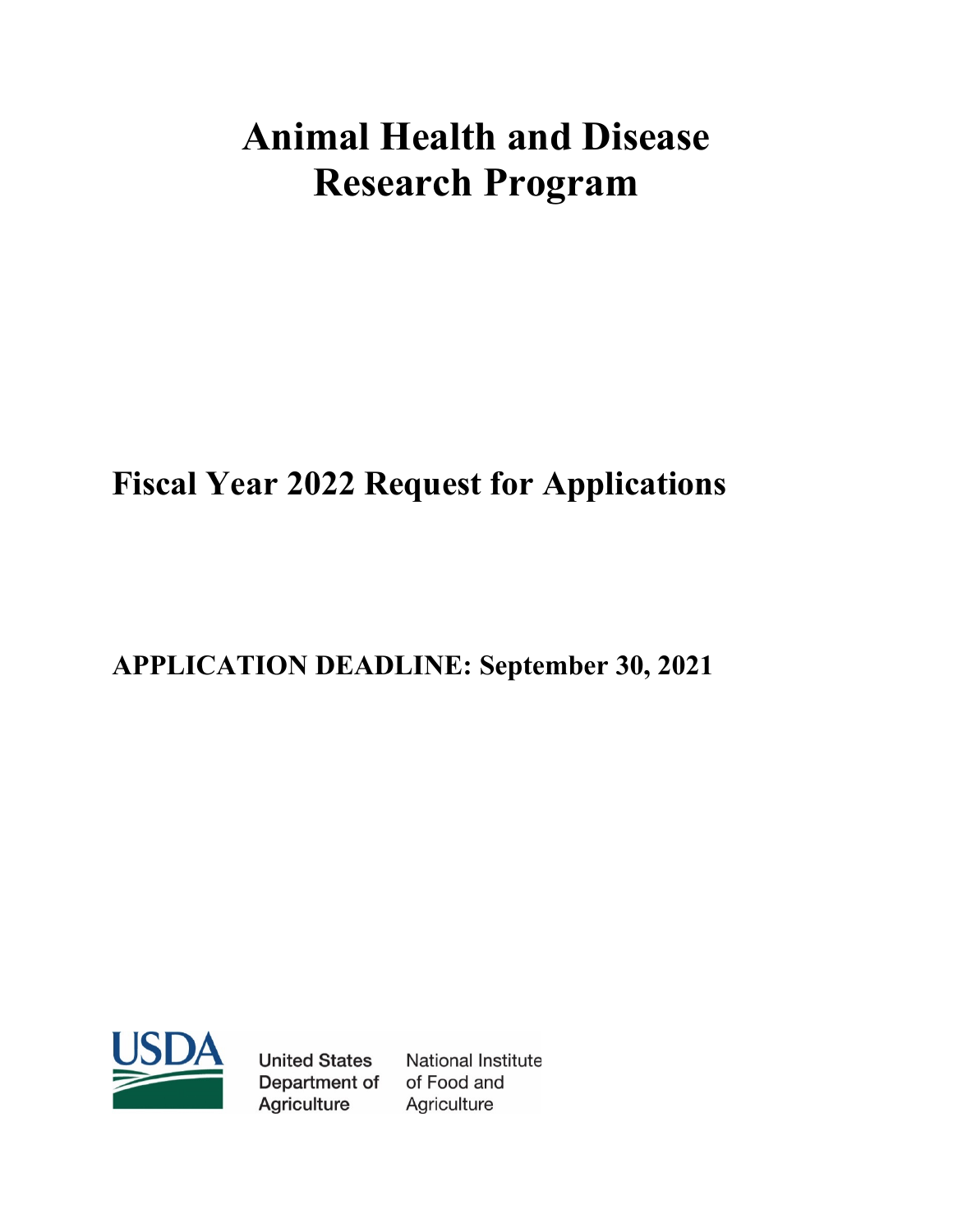#### **NATIONAL INSTITUTE OF FOOD AND AGRICULTURE U.S. DEPARTMENT OF AGRICULTURE**

#### **Animal Health and Disease Research Program**

#### **INITIAL ANNOUNCEMENT**

**ASSISTANCE LISTING formerly known as the** Catalog of Federal Domestic Assistance**:** This program is listed in the Assistance Listings under **10.207.**

**DATES:** Applications must be received by **5:00 p.m. Eastern Time** on **September 30, 2021**. Comments regarding this request for applications (RFA) are requested within six months from the issuance of this notice. Comments received after that date will be considered to the extent practicable.

**STAKEHOLDER INPUT:** The National Institute of Food and Agriculture (NIFA) seeks comments on all request for applications (RFAs) so it can deliver programs efficiently, effectively, with integrity, and with a focus on customer service. NIFA considers comments, to the extent possible when developing RFAs and use comments to help meet the requirements of Section 103(c)(2) of the Agricultural Research, Extension, and Education Reform Act of 1998 (7 [U.S.C. 7613\(c\)\(2\)\).](https://uscode.house.gov/view.xhtml?req=(title:7%20section:7613%20edition:prelim)%20OR%20(granuleid:USC-prelim-title7-section7613)&f=treesort&edition=prelim&num=0&jumpTo=true) Applicants may submit written comments to  $Policy@usda.gov$  (email is for comments only). Please use the following subject line: Response to the Capacity and Infrastructure Program Part (a) of the Continuing Animal Health and Disease, Food Security, and Stewardship Research, Education and Extension Program RFA.

**EXECUTIVE SUMMARY:** NIFA requests applications for the Capacity and Infrastructure Program Part (a) of the Continuing Animal Health and Disease, Food Security, and Stewardship Research, Education and Extension Program (aka Animal Health and Disease Research or AHDR) for fiscal year (FY) 2022 to assist all states in carrying out program of research activities designed to do the following:

- (1) Meet expenses of conducting animal health and disease research, publishing and disseminating the results of such research, and contributing to the retirement of employees, subject to the provisions of the Act of March 4, 1940 (54 Stat. 39–40, as amended; [7 U.S.C. 331\)](https://uscode.house.gov/view.xhtml?req=(title:7%20section:331%20edition:prelim)%20OR%20(granuleid:USC-prelim-title7-section331)&f=treesort&edition=prelim&num=0&jumpTo=true);
- (2) For administrative planning and direction; and
- (3) Purchase equipment and supplies necessary for conducting such research.

The amount available for support of this program in FY 2022 is approximately **\$3.7 million**. Appendix A of this RFA includes specific FY2021 distributions. NIFA will issue FY 2022 payments subject to the availability of funds and the applicant having met the previous year's reporting requirements. As noted in Part III § B of this RFA, matching is required, so applicants should pay particular attention to the matching instructions included in Part IV  $\S$  B(4).

This notice identifies the objectives for the AHDR program, the eligibility criteria for projects/program and applicants, and the application forms and associated instructions you need to apply for an Animal Health Capacity Program grant.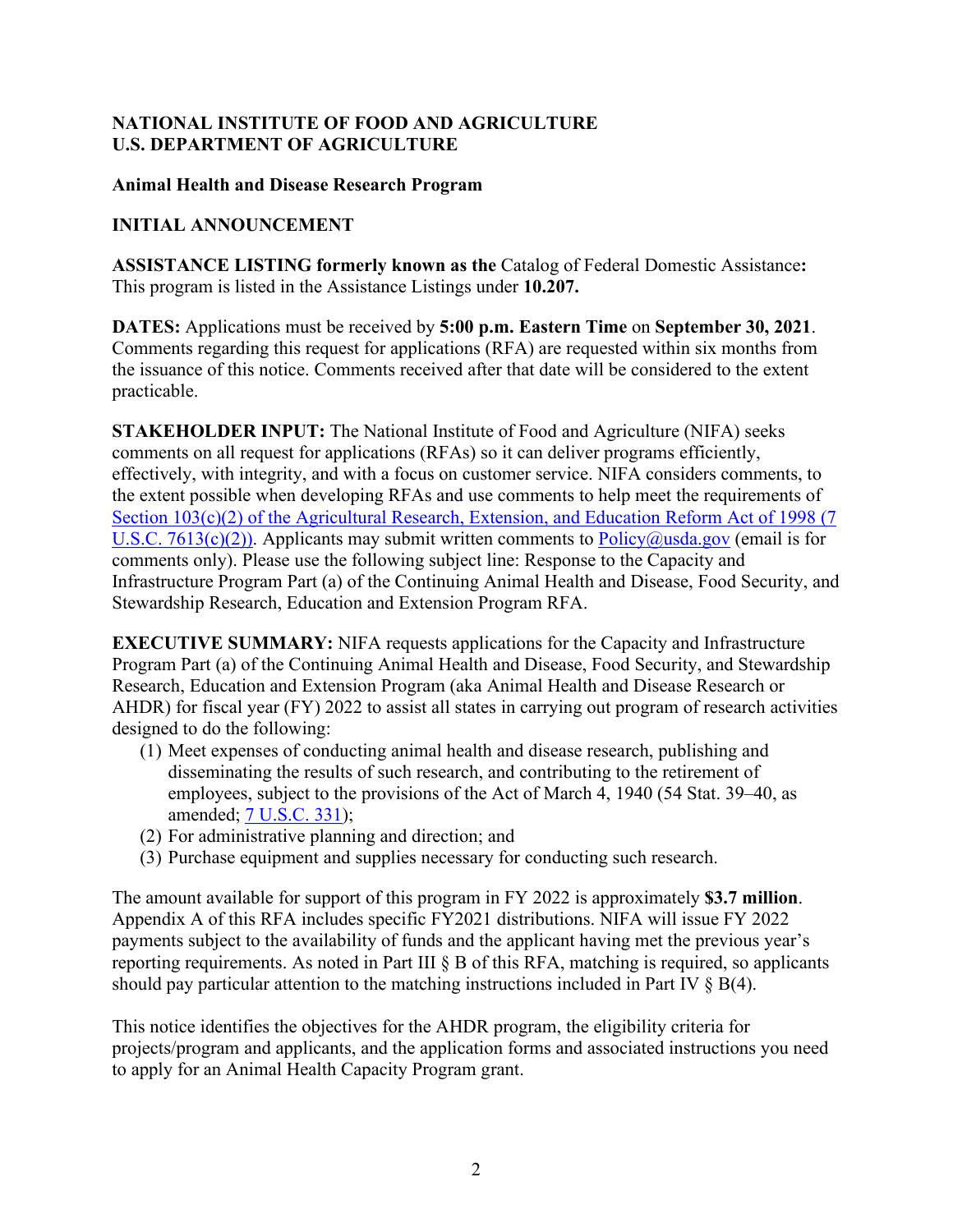#### **2022 Updates**

- 1. In FY20 and FY21, NIFA implemented a high-level budget submission process as a pilot program. After extensive review and participant feedback, NIFA will discontinue this pilot program effective immediately. Budgets and the SF424a will not be part of the FY22 application process. The SF424a has been removed from the application guide and the application packet in grants.gov. NIFA will continue to explore budgetary and performance elements that can be collected to meet agency needs.
- 2. FY22 reporting requirements will begin the transition from REEport to the NIFA Reporting System (NRS) for some programs. Please consult your program RFA for specific transition reporting requirements.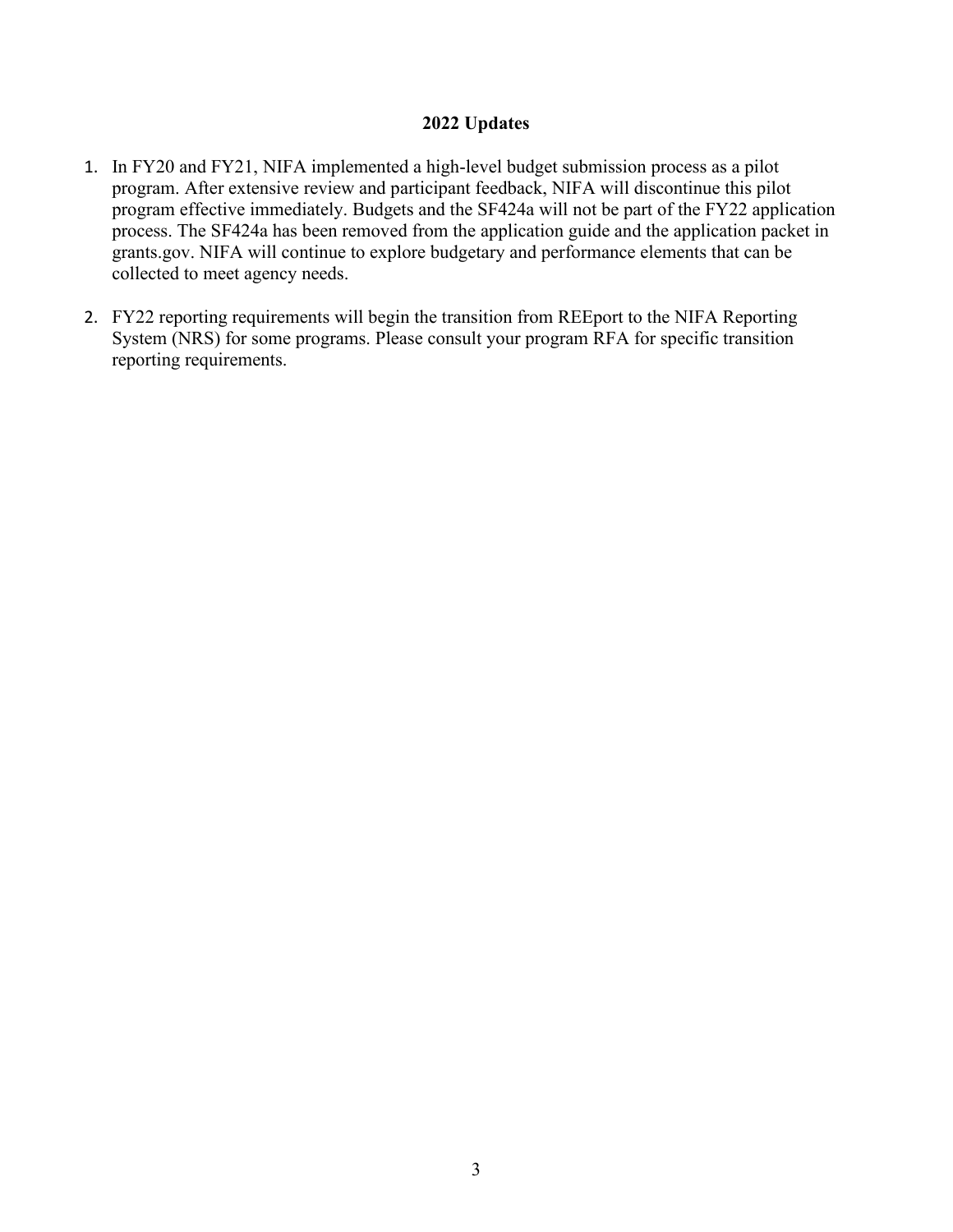### **Table of Contents**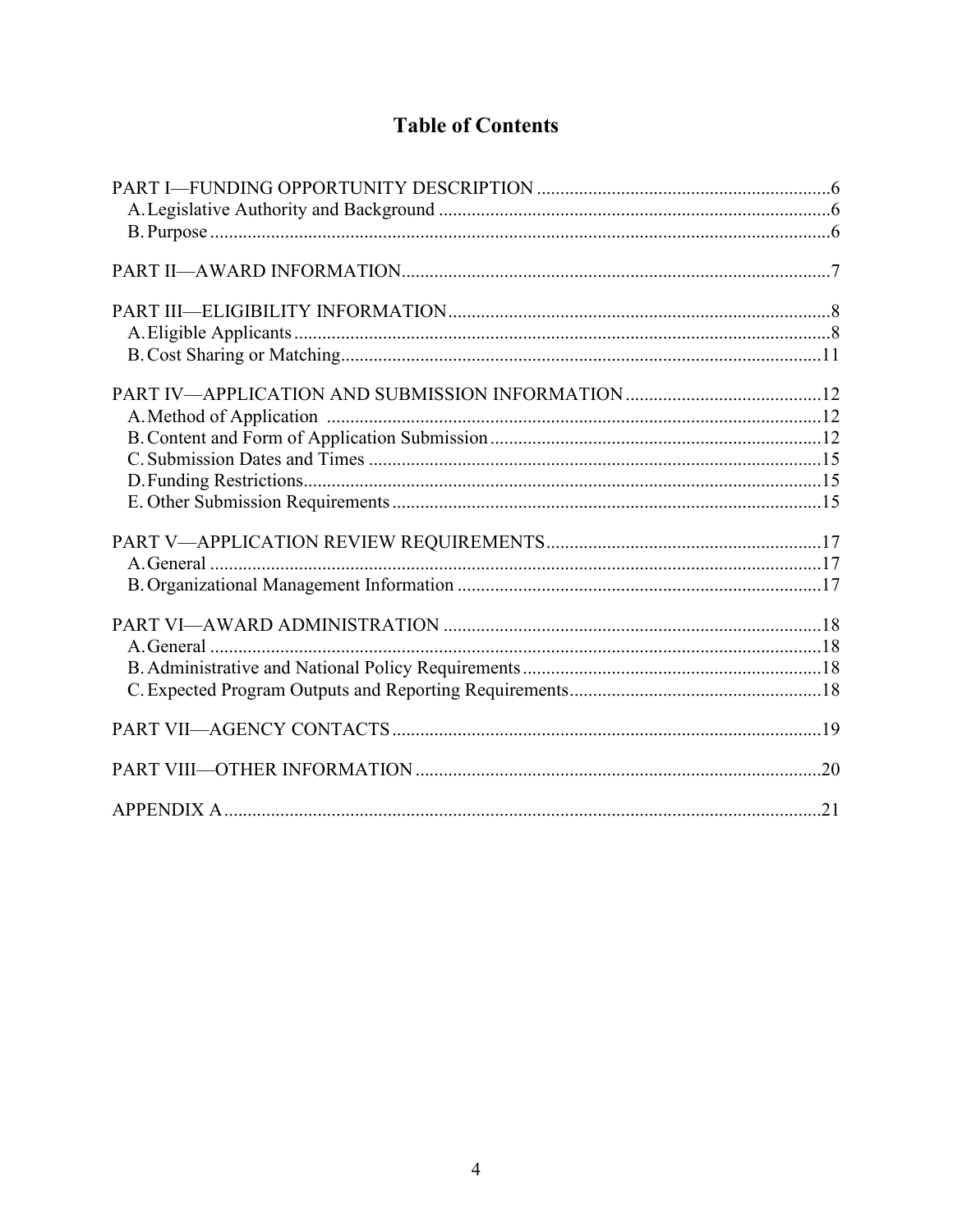### **Table of Tables**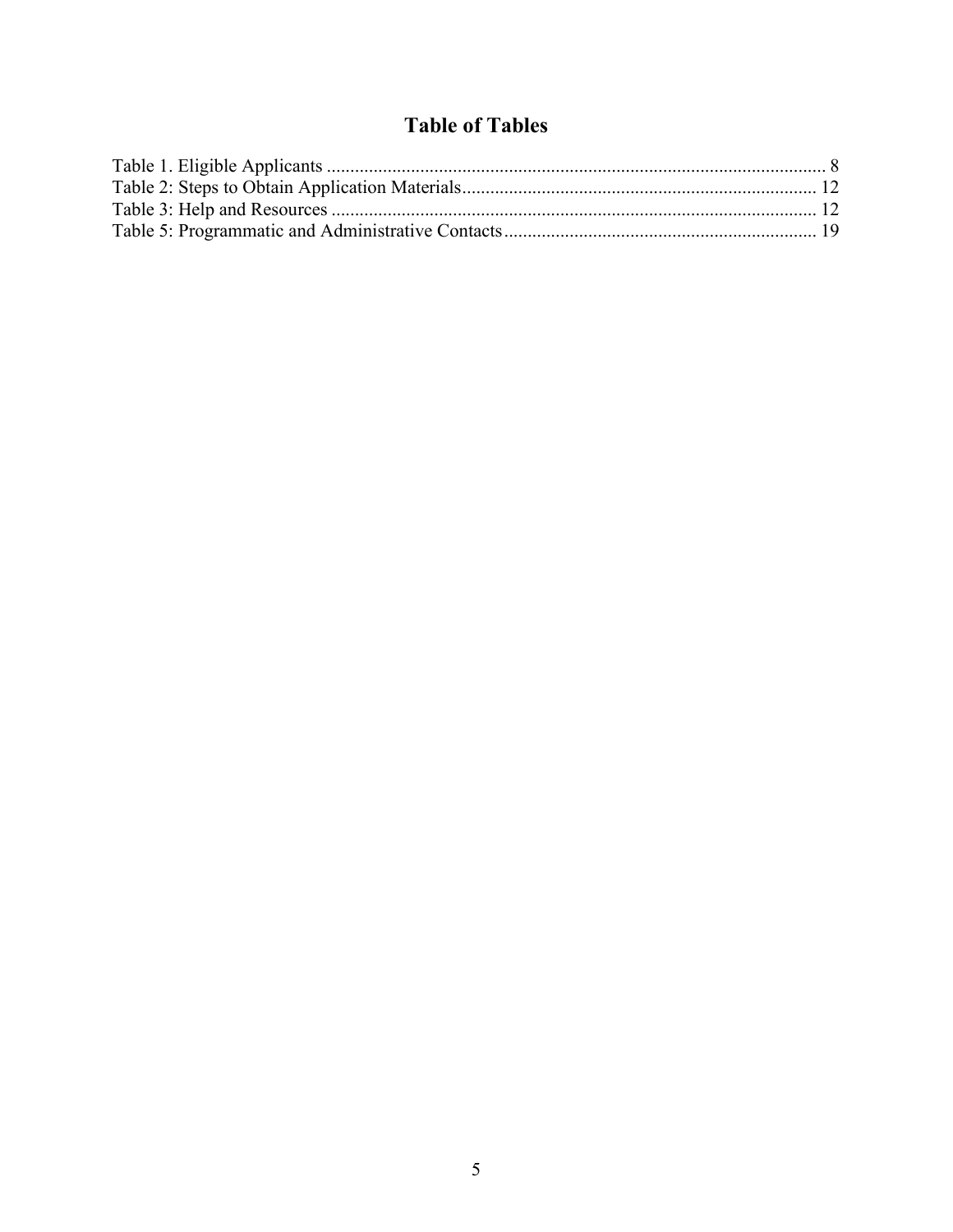#### <span id="page-5-0"></span>**PART I—FUNDING OPPORTUNITY DESCRIPTION**

#### <span id="page-5-1"></span>**A. Legislative Authority and Background**

Section 1433 of the National Agricultural Research, Extension, and Teaching Policy Act of 1977, enacted as Title XIV of Pub. L. 95–113 (The Food and Agriculture Act of 1977) - [\(7](https://uscode.house.gov/view.xhtml?req=granuleid:USC-prelim-title7-section3195&num=0&edition=prelim)  [U.S.C. 3195\)](https://uscode.house.gov/view.xhtml?req=granuleid:USC-prelim-title7-section3195&num=0&edition=prelim) also known as the Animal Health and Disease Research (AHDR) program, provides the basis for federal funding for research activities into animal health and diseases at accredited State schools or colleges of veterinary medicine or agricultural experiment stations that conduct animal health and disease research.

States are eligible for funds appropriated under this Act according to the following formula: Forty-eight percent of the State allotment will be distributed among the states in the proportion the value of and income to producers from domestic livestock, poultry, and commercial aquaculture species in each State bears to the total value of and income to producers from domestic livestock, poultry, and commercial aquaculture species in all the states, based on the most current inventory of all cattle, sheep, swine, horses, poultry, and commercial aquaculture species published by the Department of Agriculture. Forty-eight percent of the State allotment will be distributed among the states in the proportion the animal health research capacity of the eligible institutions in each state bears to the total animal health research capacity in all the states, as determined by NIFA.

The applicability of the 5 percent retirement cap to capacity programs listed in section  $251(f)(1)$ of the Department of Agriculture Reorganization Act of 1994, [7 U.S.C. 6971\(f\)\(1\)](https://uscode.house.gov/view.xhtml?req=(title:7%20section:6971%20edition:prelim)%20OR%20(granuleid:USC-prelim-title7-section6971)&f=treesort&edition=prelim&num=0&jumpTo=true) will depend on the final appropriations act language. The authority to pay for the retirement of land-grant college employees is found in [7 U.S.C. 331.](https://uscode.house.gov/view.xhtml?req=(title:7%20section:331%20edition:prelim)%20OR%20(granuleid:USC-prelim-title7-section331)&f=treesort&edition=prelim&num=0&jumpTo=true) Section 331 applies to Acts supplementary to the First Morrill Act and to programs authorized under authorities that specifically provide for the application of section 331. Therefore, the 5 percent retirement cap applies to Smith-Lever, Smith Lever Special Needs, DC PPERA, Hatch, 1890 Extension, 1890 Research, and Animal Health grants. This includes these grants in Puerto Rico, US Virgin Islands, Guam, American Samoa, Northern Marianas, and Micronesia. The retirement cap does NOT apply to the following programs: McIntire-Stennis, 1890 Facilities, RREA, EFNEP, and Tribal College Endowment.

#### <span id="page-5-2"></span>**B. Purpose**

The purpose of the AHDR program is to increase animal health and disease research activities at accredited public or private veterinary schools or colleges, or state agricultural experiment stations conducting animal health and disease research. The AHDR program is aligned with the following [USDA Strategic Goals:](https://www.usda.gov/sites/default/files/documents/usda-strategic-plan-2018-2022.pdf) 

- 1. Strategic Goal 2: Maximize the Ability of American Agricultural Producers to Prosper by Feeding and Clothing the World; (Objective 2.3), to protect agricultural health by preventing and mitigating the spread of agricultural pests and disease; and
- 2. Strategic Goal 7: Provide all Americans Access to a Safe, Nutritious, and Secure Food Supply.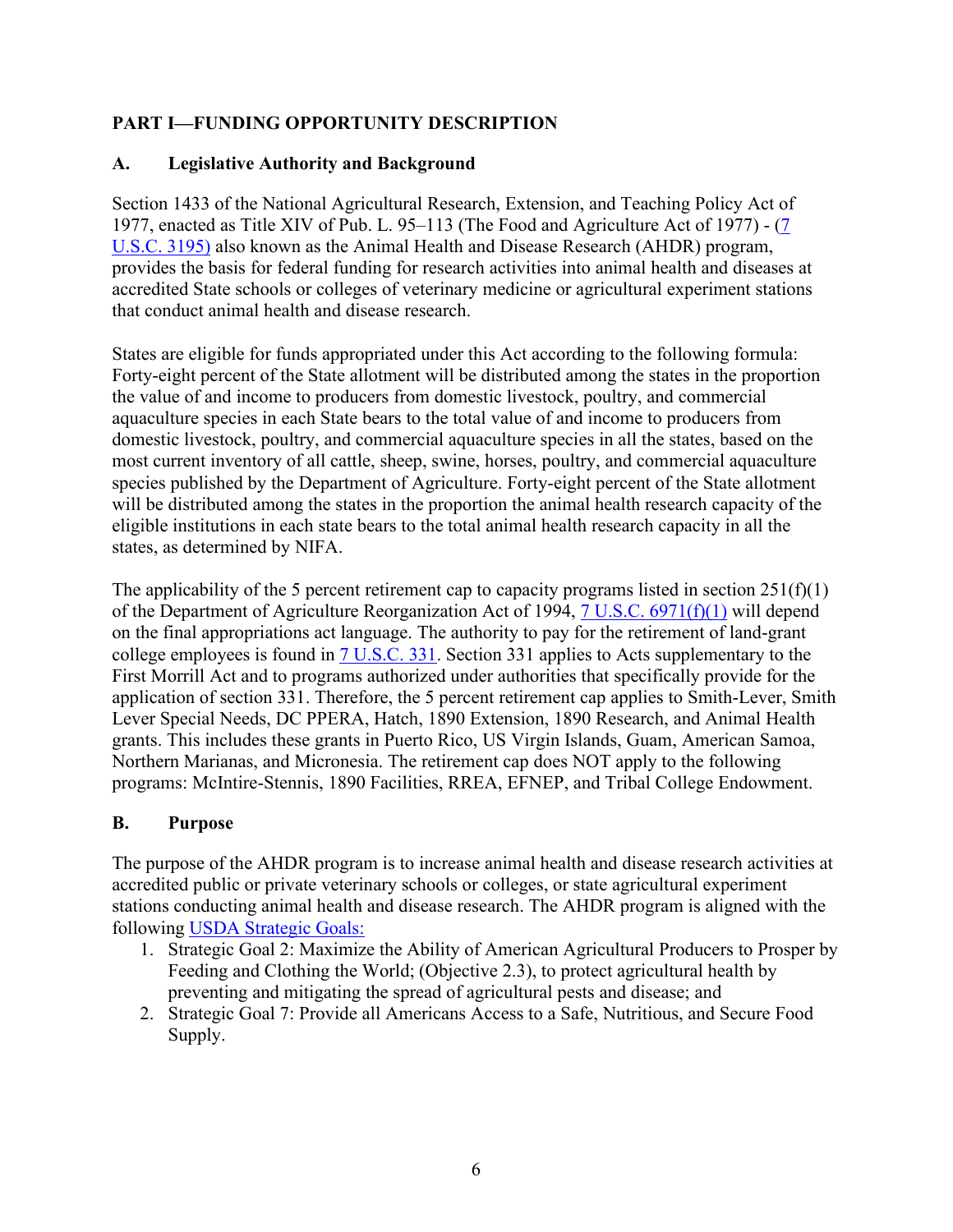#### <span id="page-6-0"></span>**PART II—AWARD INFORMATION**

**Available Funding**. NIFA will distribute funds to the institutions according to the amounts allocated in FY 2022. The amount available for support of this program in FY 2021 was \$3,717,120. The [Automated Standard Applications for Payment System](https://www.fiscal.treasury.gov/asap/) (ASAP), operated by the Department of Treasury's Bureau of the Fiscal Service, will be the payment system for all NIFA grant awards. For more information, please visit [https://www.fiscal.treasury.gov/fsservices/gov/pmt/asap/asap\\_home.htm.](https://www.fiscal.treasury.gov/fsservices/gov/pmt/asap/asap_home.htm.)

**Type of Application**. In FY 2022, submit applications to the Animal Health Disease Research Program as a "new" application.

**Responsible and Ethical Conduct of Research**. See Responsible and Ethical Conduct of [Research.](https://nifa.usda.gov/responsible-and-ethical-conduct-research)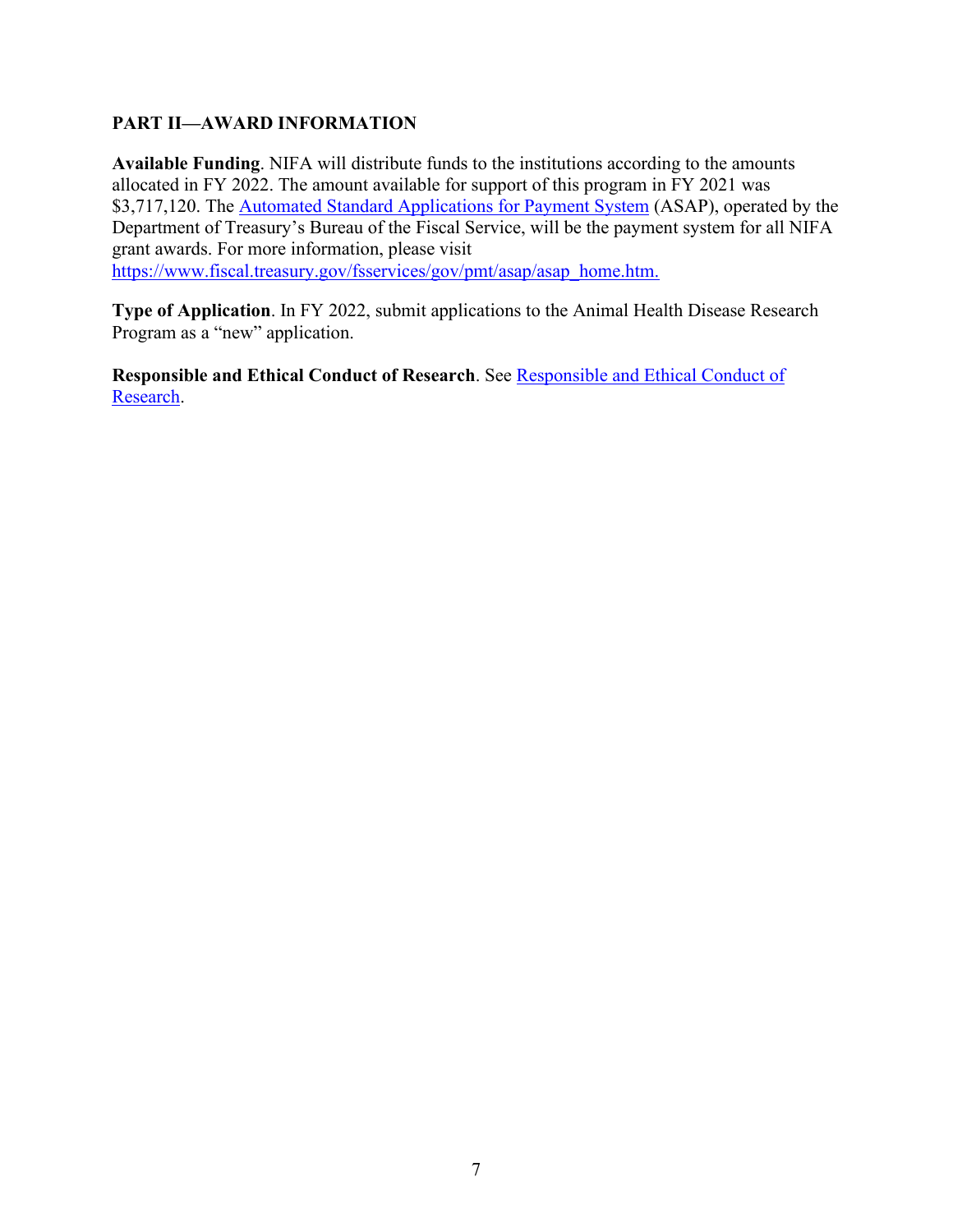#### <span id="page-7-0"></span>**PART III—ELIGIBILITY INFORMATION**

#### <span id="page-7-1"></span>**A. Eligible Applicants**

**Table 1** provides a list of the accredited school or college of veterinary medicine or State agricultural experiment station that conduct animal health and disease research in accordance with NARETPA section  $1433(c)(7 U.S.C. 3195)$  $1433(c)(7 U.S.C. 3195)$ :

| <b>rabic</b> 1. Engloic Applicatits<br><b>Legal Name (From SAM)</b> | <b>Department (Eligible Institution or Department)</b>                                         |
|---------------------------------------------------------------------|------------------------------------------------------------------------------------------------|
| University of Alaska Fairbanks                                      | University of Alaska Fairbanks Agricultural and Forestry                                       |
|                                                                     | <b>Experiment Station</b>                                                                      |
| <b>Auburn University</b>                                            | Alabama Agricultural Experiment Station                                                        |
| <b>Auburn University</b>                                            | Auburn University College of Veterinary Medicine                                               |
| Tuskegee University                                                 | Tuskegee University College of Veterinary Medicine                                             |
| University of Arkansas System                                       | Arkansas Agricultural Experiment Station                                                       |
| University of Arizona                                               | University of Arizona College of Agriculture & Life<br>Sciences                                |
| University of Arizona                                               | University of Arizona College of Veterinary Medicine                                           |
| Midwestern University                                               | Midwestern University, College of Veterinary Medicine                                          |
| Regents of The University of<br>California, The                     | University of California Division of Agriculture and<br><b>Natural Resources</b>               |
| Regents of The University of                                        | University of California Davis School of Veterinary                                            |
| California, The                                                     | Medicine                                                                                       |
| Western University of Health Sciences                               | Western University of Health Sciences College of                                               |
|                                                                     | Veterinary Medicine                                                                            |
| Colorado State University                                           | Colorado State University, Agricultural Experiment<br>Station & College of Veterinary Medicine |
| University of Connecticut                                           | University of Connecticut Storrs Agricultural Experiment<br>Station                            |
| University of Delaware                                              | University of Delaware Agricultural Experiment Station                                         |
| University of Florida                                               | Florida Agricultural Experiment Station                                                        |
| University of Georgia                                               | University of Georgia Agricultural Experiment Station                                          |
| University of Georgia                                               | University of Georgia College of Veterinary Medicine                                           |
| University of Hawaii Systems                                        | University of Hawaii College of Tropical Agriculture and                                       |
|                                                                     | <b>Human Resources</b>                                                                         |
| Iowa State University of Science and                                | Iowa State University Agricultural & Home Economics                                            |
| Technology                                                          | <b>Experiment Station</b>                                                                      |
| Iowa State University of Science and                                | Iowa State University College of Veterinary Medicine                                           |
| Technology                                                          |                                                                                                |
| Regents of The University of Idaho                                  | Idaho Agricultural Experiment Station                                                          |
| University of Illinois                                              | University of Illinois, Agricultural Experiment Station &<br>College of Veterinary Medicine    |
| <b>Purdue University</b>                                            | Purdue University, Agricultural Experiment Station &<br>College of Veterinary Medicine         |

<span id="page-7-2"></span>**Table 1**. Eligible Applicants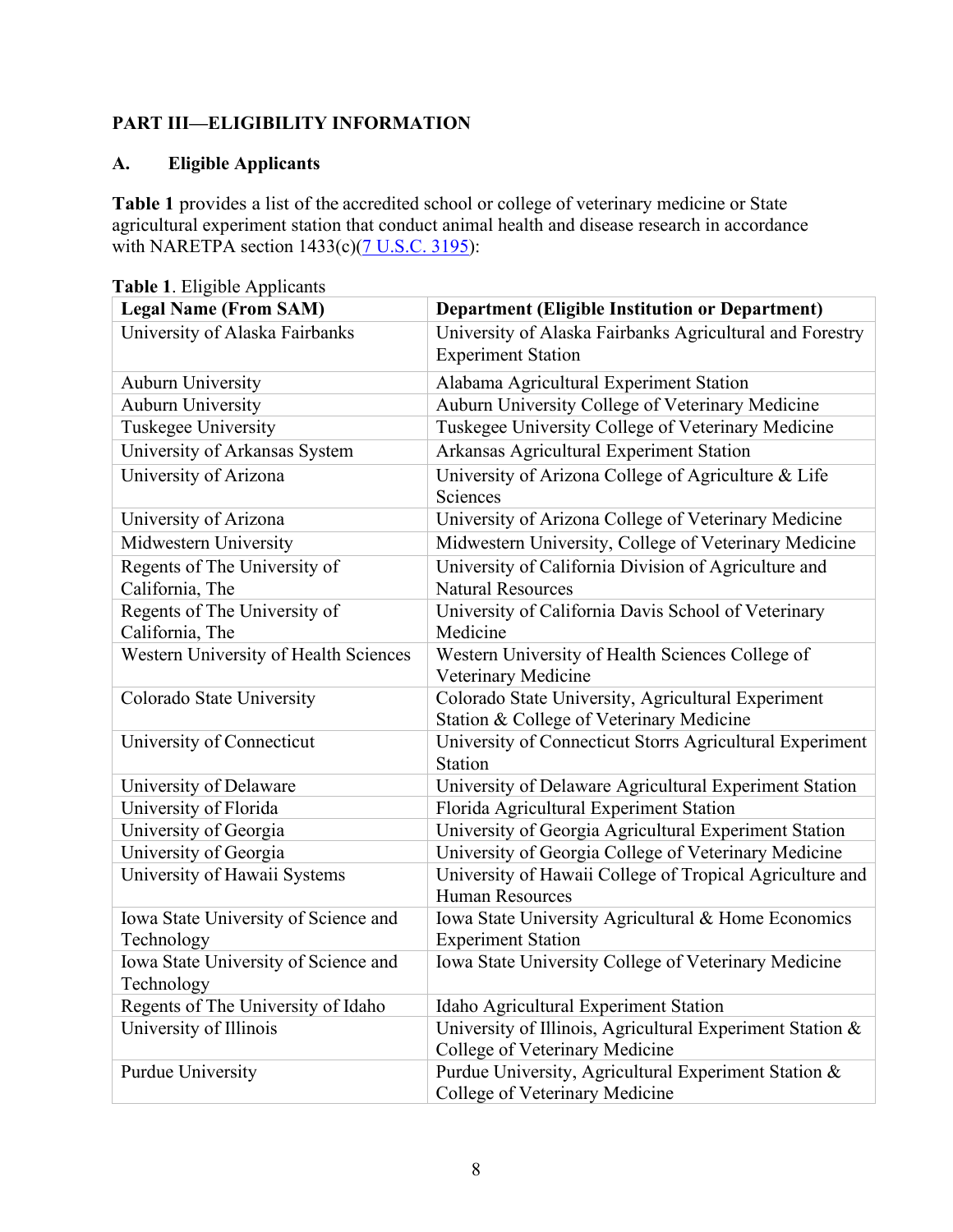| Kansas State University               | Kansas State University, Agricultural Experiment Station |
|---------------------------------------|----------------------------------------------------------|
|                                       | & College of Veterinary Medicine                         |
| University of Kentucky                | University of Kentucky Agricultural Experiment Station   |
| Louisiana State University            | Louisiana State University Agricultural Center           |
| Louisiana State University            | Louisiana State University School of Veterinary          |
|                                       | Medicine                                                 |
| University of Massachusetts           | University of Massachusetts Agricultural Experiment      |
|                                       | Station                                                  |
| Trustees of Tufts College             | Tufts University Cummings School of Veterinary           |
|                                       | Medicine                                                 |
| University of Maryland                | University of Maryland College of Agriculture and        |
|                                       | <b>Natural Resources</b>                                 |
| University of Maine System            | University of Maine Agricultural and Forest Experiment   |
|                                       | Station                                                  |
| Michigan State University             | Michigan State University, Agricultural Experiment       |
|                                       | Station & College of Veterinary Medicine                 |
| Regents of The University of          | University of Minnesota Agricultural Experiment Station  |
| Minnesota                             |                                                          |
| Regents of The University of          | University of Minnesota College of Veterinary Medicine   |
| Minnesota                             |                                                          |
| University of Missouri System         | University of Missouri Agricultural Experiment Station   |
| University of Missouri System         | University of Missouri College of Veterinary Medicine    |
| Mississippi State University          | Mississippi State University, Agricultural and Forestry  |
|                                       | Experiment Station & College of Veterinary Medicine      |
| Montana State University, Inc.        | Montana State Agricultural Experiment Station            |
| North Carolina State University       | North Carolina State Agricultural Research Service       |
| North Carolina State University       | North Carolina State College of Veterinary Medicine      |
| North Dakota State University         | North Dakota State Agricultural Experiment Station       |
| Board of Regents of the University of | University of Nebraska Lincoln Institute of Agriculture  |
| Nebraska                              | and Natural Resources Agricultural Research Division     |
| University System of New Hampshire    | New Hampshire Agricultural Experiment Station            |
| Rutgers, The State University of New  | New Jersey Agricultural Experiment Station               |
| Jersey                                |                                                          |
| New Mexico State University           | New Mexico State University Agricultural Experiment      |
|                                       | Station                                                  |
| Nevada System of Higher Education     | Nevada Agricultural Experiment Station                   |
| Cornell University of Sponsored       | Cornell University Agricultural Experiment Station       |
| Programs                              |                                                          |
| Cornell University of Sponsored       | Cornell University College of Veterinary Medicine        |
| Programs                              |                                                          |
| Long Island University                | Long Island University College of Veterinary Medicine    |
| Ohio State University, The            | Ohio State University Agriculture Research and           |
|                                       | Development Center                                       |
| Ohio State University, The            | Ohio State University College of Veterinary Medicine     |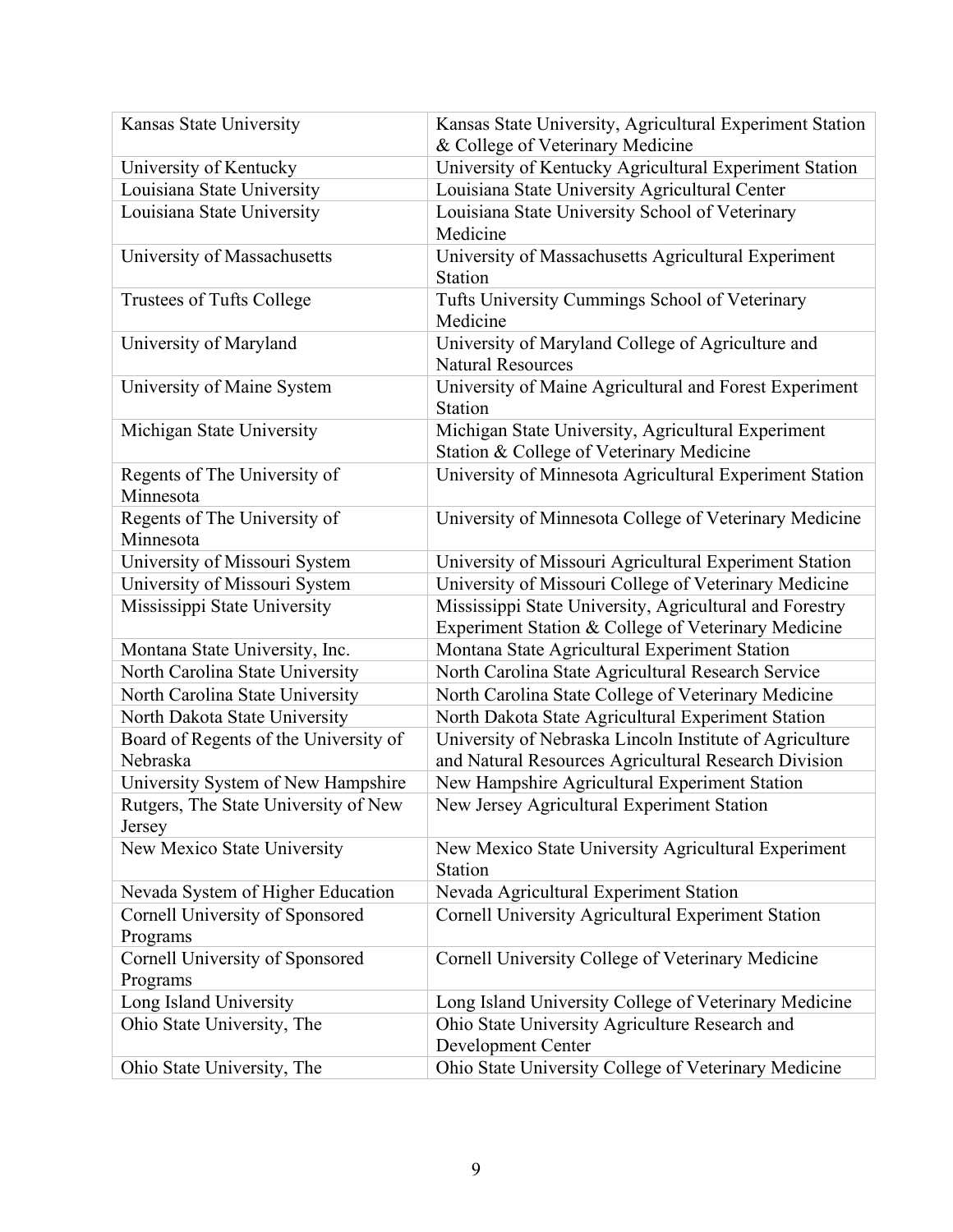| Oklahoma State University              | Oklahoma State University, Agricultural Experiment                         |
|----------------------------------------|----------------------------------------------------------------------------|
|                                        | Station & College of Veterinary Medicine                                   |
| Oregon State University                | Oregon State University Agricultural Experiment Station                    |
| Pennsylvania State University, The     | Pennsylvania State University Agricultural Experiment                      |
|                                        | <b>Station</b>                                                             |
| Trustees of the University             | University of Pennsylvania School of Veterinary                            |
| Pennsylvania, The                      | Medicine                                                                   |
| University of Puerto Rico              | Agricultural Experimental Station of the University of                     |
|                                        | Puerto Rico at Mayaguez                                                    |
| University of Rhode Island             | University of Rhode Island College of the Environment<br>and Life Sciences |
| <b>Clemson University</b>              | <b>Clemson University Experiment Station</b>                               |
| South Dakota State University          | South Dakota State University Agricultural Experiment                      |
|                                        | Station                                                                    |
| University of Tennessee                | University of Tennessee AgResearch                                         |
| University of Tennessee                | University of Tennessee College of Veterinary Medicine                     |
| <b>Lincoln Memorial University</b>     | Lincoln Memorial University College of Veterinary                          |
|                                        | Medicine                                                                   |
| Texas A&M Agrilife Research            | Texas A&M AgriLife Research                                                |
| <b>Texas Tech University</b>           | Texas Tech University School of Veterinary Medicine                        |
| <b>Utah State University</b>           | Utah State University, Utah Agricultural Experiment                        |
|                                        | Station                                                                    |
| Virginia Polytechnic Institute & State | Virginia Polytechnic Institute, Virginia Agricultural                      |
| University                             | <b>Experiment Station</b>                                                  |
| University of Vermont & State          | University of Vermont, Vermont Agricultural                                |
| <b>Agricultural College</b>            | <b>Experiment Station</b>                                                  |
| <b>Washington State University</b>     | Washington State University Agricultural Research                          |
|                                        | Center                                                                     |
| <b>Washington State University</b>     | Washington State University College of Veterinary                          |
|                                        | Medicine                                                                   |
| University of Wisconsin System         | University of Wisconsin, Agricultural Experiment                           |
|                                        | Station & School of Veterinary Medicine                                    |
| West Virginia State University         | West Virginia State University Davis College of                            |
|                                        | Agriculture, Natural Resources, and Design                                 |
| University of Wyoming                  | University of Wyoming Agricultural Experiment Station                      |

Award recipients may subaward to organizations not eligible to apply provided such organizations are necessary for the conduct of the project. Failure to meet an eligibility criterion by the time of the application deadline may result in the application being excluded from consideration or if the application is reviewed preclude NIFA from making an award.

Eligibility is also contingent upon timely responsiveness to the pre-submission reporting requirements, which include the submission of an annual AHDR Program of Research (PoR) and the timely submission and approval of an annual Animal Health Research Capacity Report, by each eligible entity. NIFA solicits these reports from all eligible entities during the months immediately preceding release of this RFA. Research Capacity report data must be collected and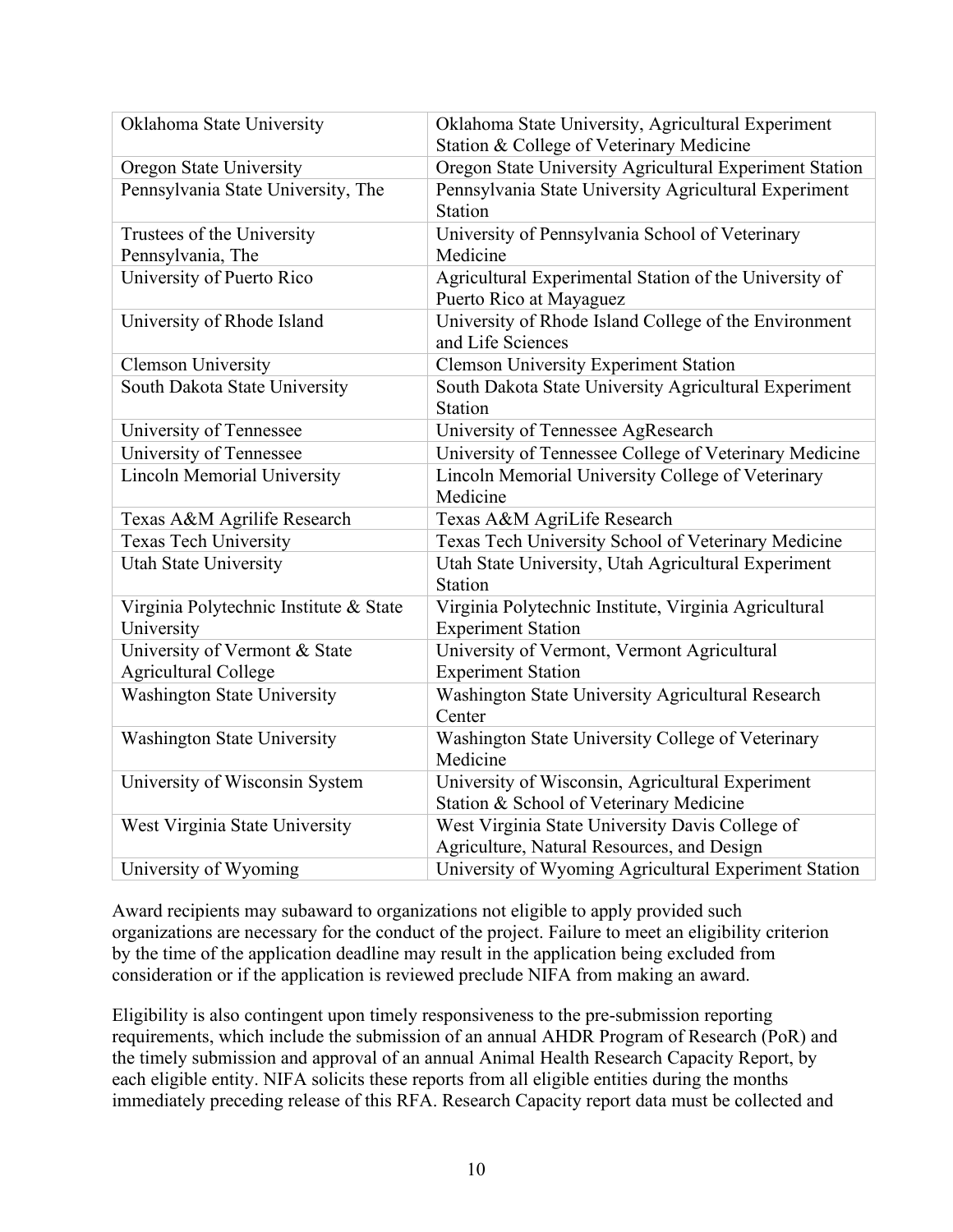processed by NIFA before this RFA can be released because this data drives approximately half of the formula determining the total distribution of funds to each entity.

#### <span id="page-10-0"></span>**B. Cost Sharing or Matching**

There is 100% matching required for total State award amounts over \$100,000. Awards under \$100,000 for a State do not have a matching requirement. **7 U.S.C. 3200** provides no funds in excess of \$100,000, exclusive of the funds provided for research on specific national or regional animal health and disease problems under the provisions of section 3196 of this title, shall be paid by the Federal Government to any State under subsection (c) of section 3195 of this title to carry out subsection (a) of such section during any fiscal year in excess of the amount from non-Federal sources made available to and budgeted for expenditure by eligible institutions in the State during the same fiscal year for animal health and disease research. The Secretary is authorized to make such payments in excess of \$100,000 on the certificate of the appropriate official of the eligible institution having charge of the animal health and disease research for which such payments are to be made.

If any eligible institution certified for receipt of matching funds fails to make available and budget for expenditure for animal health and disease research in any fiscal year sums at least equal to the amount for which it is certified, the difference between the Federal matching funds available and the funds made available to and budgeted for expenditure by the eligible institution shall be reapportioned by the Secretary among other eligible institutions of the same State, if there are any which qualify therefore, and, if there are none, the Secretary shall reapportion such difference among the other States.

In accordance with [48 U.S.C. 1469a\(d\) and 1469a note,](https://uscode.house.gov/view.xhtml?req=(title:48%20section:1469a%20edition:prelim)%20OR%20(granuleid:USC-prelim-title48-section1469a)&f=treesort&edition=prelim&num=0&jumpTo=true) notwithstanding any other provision of law, in the case of American Samoa, Guam, the Virgin Islands, and the Northern Mariana Islands, NIFA waives any requirement for local matching funds under \$200,000 (including inkind contributions) required by law to be provided by American Samoa, Guam, the Virgin Islands, or the Northern Mariana Islands for this grant program.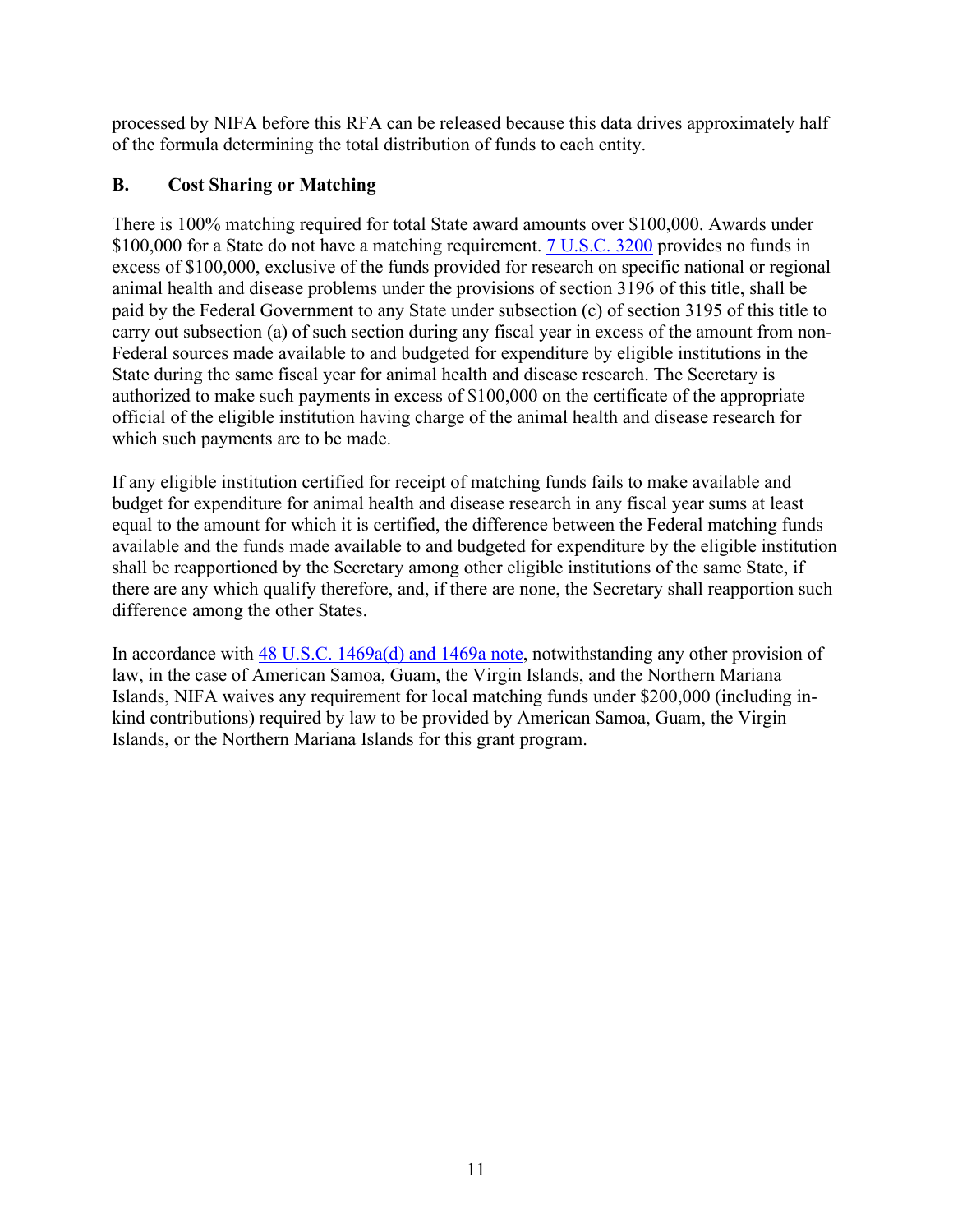#### <span id="page-11-0"></span>**PART IV—APPLICATION AND SUBMISSION INFORMATION**

#### <span id="page-11-1"></span>**A. Method of Application**

Applicants must apply to this RFA electronically, no other method or response is accepted. The electronic application for this RFA and additional resources are available on [Grants.gov](https://www.grants.gov/) and [Grants 101.](https://www.grants.gov/web/grants/learn-grants/grants-101/pre-award-phase.html/) **Table 2** provides instructions on how to obtain an electronic application. **Part II § 1** of the [NIFA Grants.gov Application Guide](https://nifa.usda.gov/resource/nifa-grantsgov-application-guide-location) (Application Guide) contains detailed information regarding the registration process.

| <b>Steps</b>       | <b>Action</b>                                                                                                      |
|--------------------|--------------------------------------------------------------------------------------------------------------------|
| Step One: Register | New Users to Grants.gov must register early with Grants.gov prior to<br>submitting an application (Register Here). |
| Step Two:          | Download and Install Adobe Reader (see Adobe Software Compatibility                                                |
| Download Adobe     | for basic system requirements)                                                                                     |
| Step Three: Find   | Using this funding opportunity number                                                                              |
| Application        | USDA-NIFA-10207-AHDRXXXX-22-0001                                                                                   |
|                    | search for application here: Opportunity Package.                                                                  |
| Step Four: Assess  | Contact an AR prior to starting an application to assess the organization's                                        |
| Readiness          | readiness to submit an electronic application.                                                                     |

<span id="page-11-3"></span>

|  |  | Table 2: Steps to Obtain Application Materials |
|--|--|------------------------------------------------|
|--|--|------------------------------------------------|

#### <span id="page-11-4"></span>**Table 3**: Help and Resources

| $\sim$ 0.010 0.11010 0.110.110000.11000                                                                                                                                                                    |                                                                                                                                                   |
|------------------------------------------------------------------------------------------------------------------------------------------------------------------------------------------------------------|---------------------------------------------------------------------------------------------------------------------------------------------------|
| <b>Grants.gov Support</b>                                                                                                                                                                                  | <b>NIFA Support</b>                                                                                                                               |
| <b>Grants.gov Online Support</b><br>Telephone support: 800-518-4726 Toll-Free or<br>606-545-5035<br>Email support: support@grants.gov<br>Self-service customer-based support:<br><b>Grants.gov</b> iPortal | Email: capacitygrantquestions@usda.gov<br>Key Information: Business hours: Monday<br>thru Friday, $7a.m. - 5p.m. ET$ , except federal<br>holidays |
| Key Information: Customer service business<br>Hours 24/7, except federal holidays.                                                                                                                         |                                                                                                                                                   |

#### <span id="page-11-2"></span>**B. Content and Form of Application Submission**

Applicants must prepare electronic applications following Parts V and VI of the NIFA Grants.gov Application Guide. This guide is part of the corresponding application package (see Section A of this part). The following **additional information** is needed to prepare an application for this RFA. **If there is discrepancy between the two documents, the information contained in this RFA is overriding.** 

**Note the attachment requirements (e.g., PDF) in Part III, Section 3 of the guide. Any proposals that are non-complaint with the requirements (e.g; content format, pdf file format, file restrictions, and no password protected files) will be at risk of being excluded**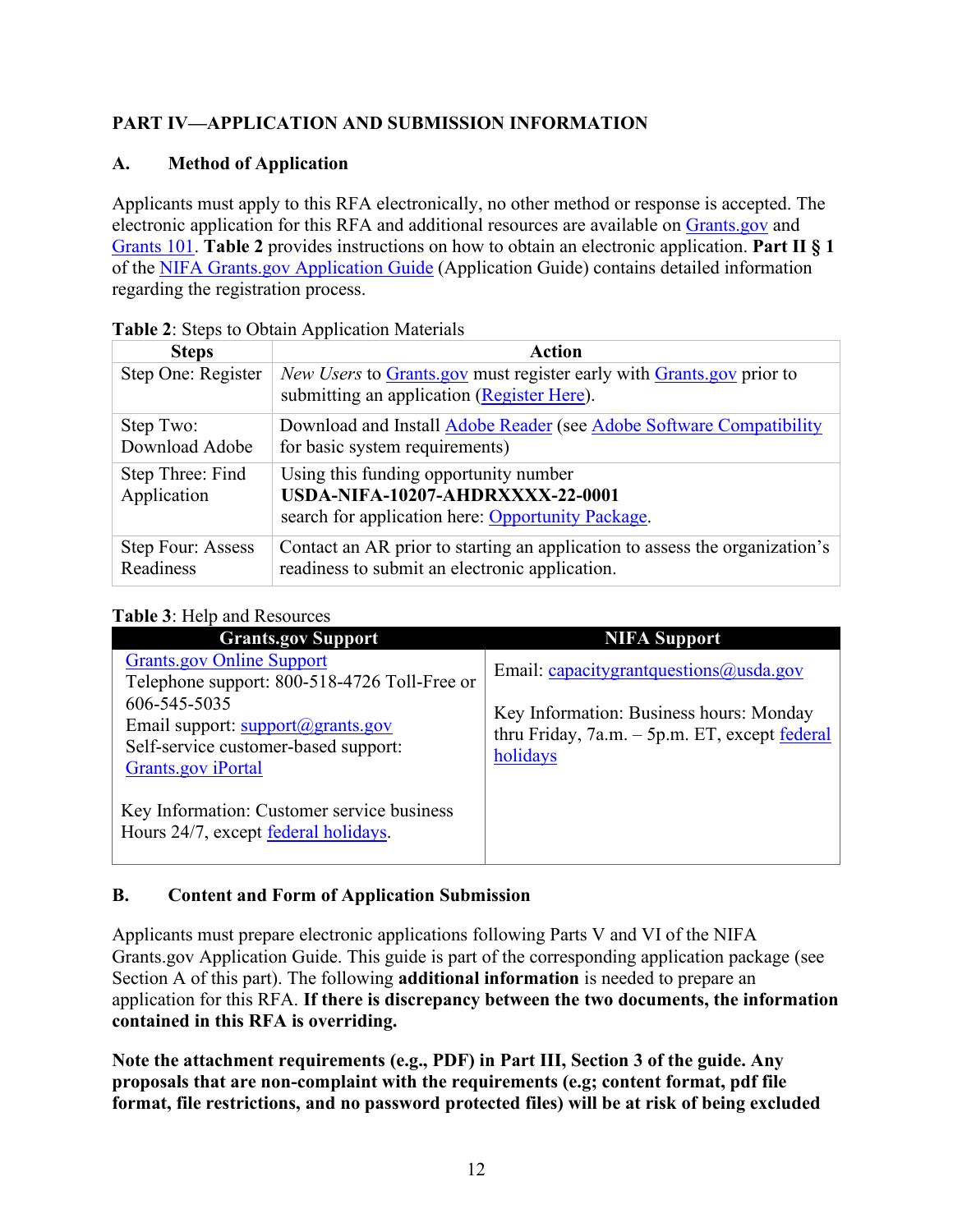**from NIFA review. Partial applications will be excluded from NIFA review. We will accept subsequent submissions of an application until the established deadline in the RFA (see**  Part V, 2.1 of the NIFA Grants.gov Application Guide for further information).

**For any questions related to the preparation of an application,** review the NIFA Grants.gov Application Guide and the applicable RFA. If you need further assistance, contact:

- 1. Email: capacitygrantquestions  $\omega$ usda.gov
- 2. Business hours: Monday Friday, 7 a.m. 5 p.m. ET, excluding [federal holidays](https://www.opm.gov/policy-data-oversight/snow-dismissal-procedures/federal-holidays/)

The NIFA Grants.gov Application Guide includes instructions for additional forms that are not needed for an application in response to this RFA. Complete and submit only the forms associated with the funding opportunity package and as instructed in numbers one thru four below.

Each grant application must contain the following:

- 1. "Application for Federal Assistance," Form SF-424 R&R Cover Sheet
- 2. Key Contacts Forms
- 3. NIFA Supplemental Information Form
- 4. Attachment Form (including attachments in PDF format)
- **1. SF 424 R&R Cover Sheet.** Information related to the questions on this form is available in Part V § 2 of the NIFA Grants.gov Application Guide. The following are additional instructions. Please note new instructions are included below for Field 5. The Organizational Information NIFA has included in Appendix A is based on FY2021 applications received for this program. If your organization intends to submit an application using information other than what appears in Appendix A, please contact us at Capacitygrant questions  $@$  usda.gov prior to submitting your application.
	- **a. Field 1. Type of Submission** Check "Application"
	- **b. Field 5. Applicant Information** 
		- i. Enter Legal Name of the Applicant as registered in the System for Awards Management (SAM) which appears in the first column of Appendix A to this RFA.
		- ii. Enter Organizational DUNS as it appears in SAM, and in the third column of Appendix A to this RFA.
		- iii. Enter Department Name of Eligible Recipient, if applicable.
	- **c.** Field 8. Type of Application Enter "new"
	- **d. Field 11. Descriptive Title of Applicant's Project** Enter a short descriptive title (no more than 200 characters including spaces) of the project(s) being paid for with this grant. Do not use acronyms or any special characters.
	- **e. Field 15. Estimated Project Funding**  For item a, enter your institution's FY 2021 allocation as listed in Appendix A to this RFA.
	- **f. Field 17. Complete Certification** See Part V § 2.18 of the NIFA Grants.gov Application Guide for the required certifications and assurances (e.g., Prohibition Against Entities Requiring Certain Internal Confidentiality Agreements)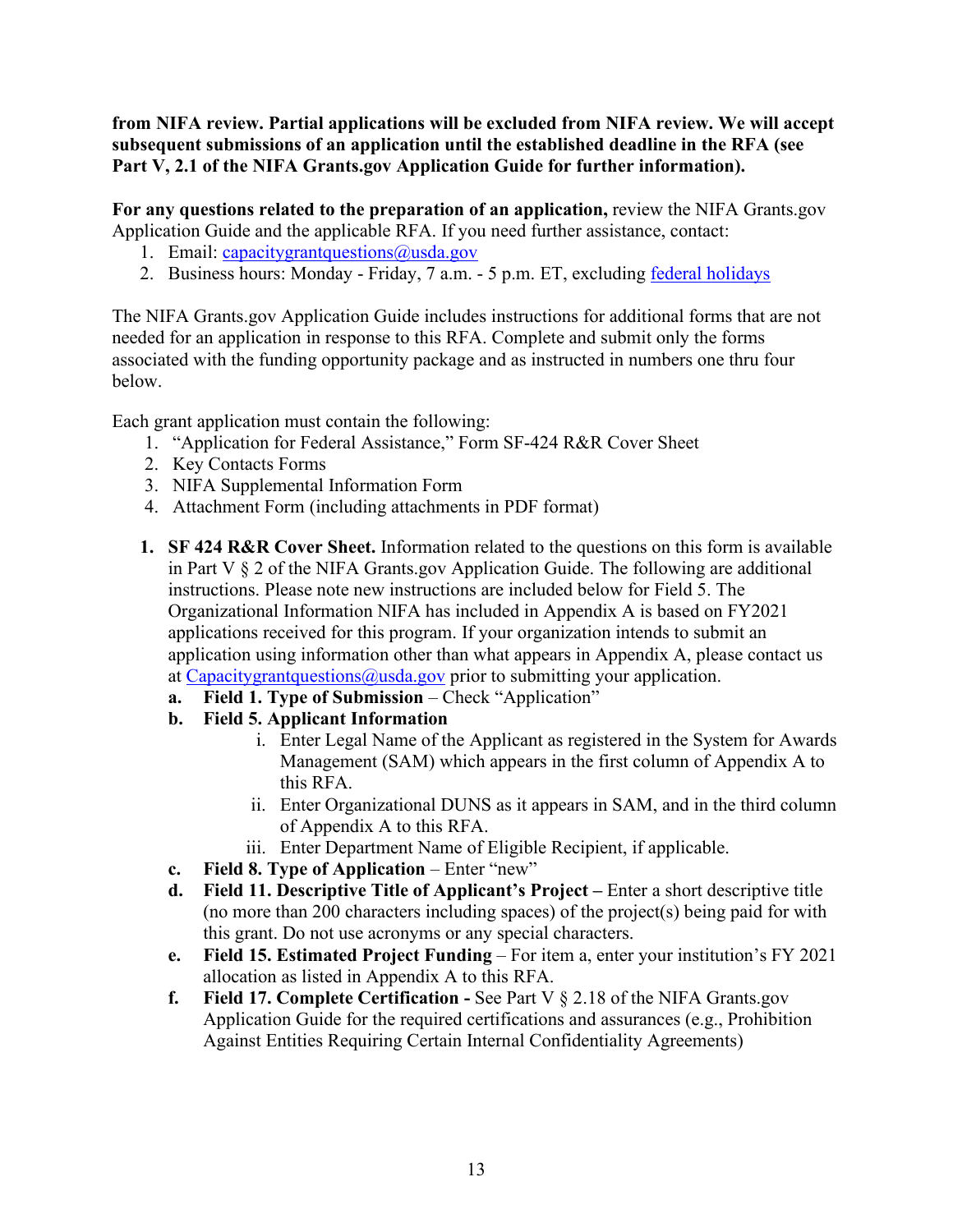- **2. Key Contacts Form**. Information related to the questions on this form is available in Part VI § 4 of the NIFA Grants.gov Application Guide. These documents should be completed and submitted in PDF format.
	- **a. Contact 1 Project Role:** Enter the contact information for the Dean or Director.
	- **b. Contact 2 Project Role:** Enter the contact information for the Dean's or Director's designee, if applicable.
	- **c. Contact 3 Project Role:** Enter the contact information for the Business Office Manager/Administrator.
	- **d. Contact 4 Project Role:** Enter the contact information for the person responsible for drawdowns.
- **3. Supplemental Information Form**. Information related to the questions on this form is available in Part VI § 1 of the NIFA Grants.gov Application Guide. The following are additional instructions.
	- **a. Field 2. Program to which you are applying.** Enter the program code name (i.e., enter "Animal Health and Disease Research -) and the program code (i.e., enter "AHDR").
	- **b. Field 8. Conflict of Interest List**. Do not attach a conflict of interest list.
- **4. Attachment Form**. Information related to the questions on this form is available in Part VI § 5 of the NIFA Grants.gov Application Guide. The following are additional instructions.
	- **a. Felony Convictions or Tax Delinquent Status** See Part V § 4.12. of the NIFA Grants.gov Application Guide for instructions regarding mandatory Felony Convictions or Tax Delinquent Status. For Capacity programs, this mandatory information must be either included as an attachment in PDF and identified on the Attachment Form, or appropriately answered within the "Reps and Certs" section of your SAM.gov registration.
	- **b. Matching Funds** If matching funds are required as specified under Part III § B. Cost-Sharing or Matching, the matching is an eligibility criterion and you must identify on the Attachment Form and include the non-federal source documentation with the application. We will consider this documentation when ascertaining final matching requirements. NIFA retains the right to make final determinations regarding matching requirements.

The matching documentation is to include the non-federal sources (specify the type of match as third party, cash, state or non-state, county or non-tax and the amount from each source) and the amount of all matching support including support from outside the applicant institution. Save this document in PDF format (see Part III, Section 3. of the guide for attachment requirements) and include as a separate attachment identified on the Attachment Form.

Establish the value of applicant contributions in accordance with applicable cost principles. Refer to [2 CFR Part 200,](https://www.ecfr.gov/cgi-bin/text-idx?SID=be2b35c6d07c7a09cb267e0c5fc1bc3b&mc=true&node=pt2.1.200&rgn=div5) "Uniform Administrative Requirements, Cost Principles, and Audit Requirements for Federal Awards", for further guidance and other requirements relating to matching and allowable costs.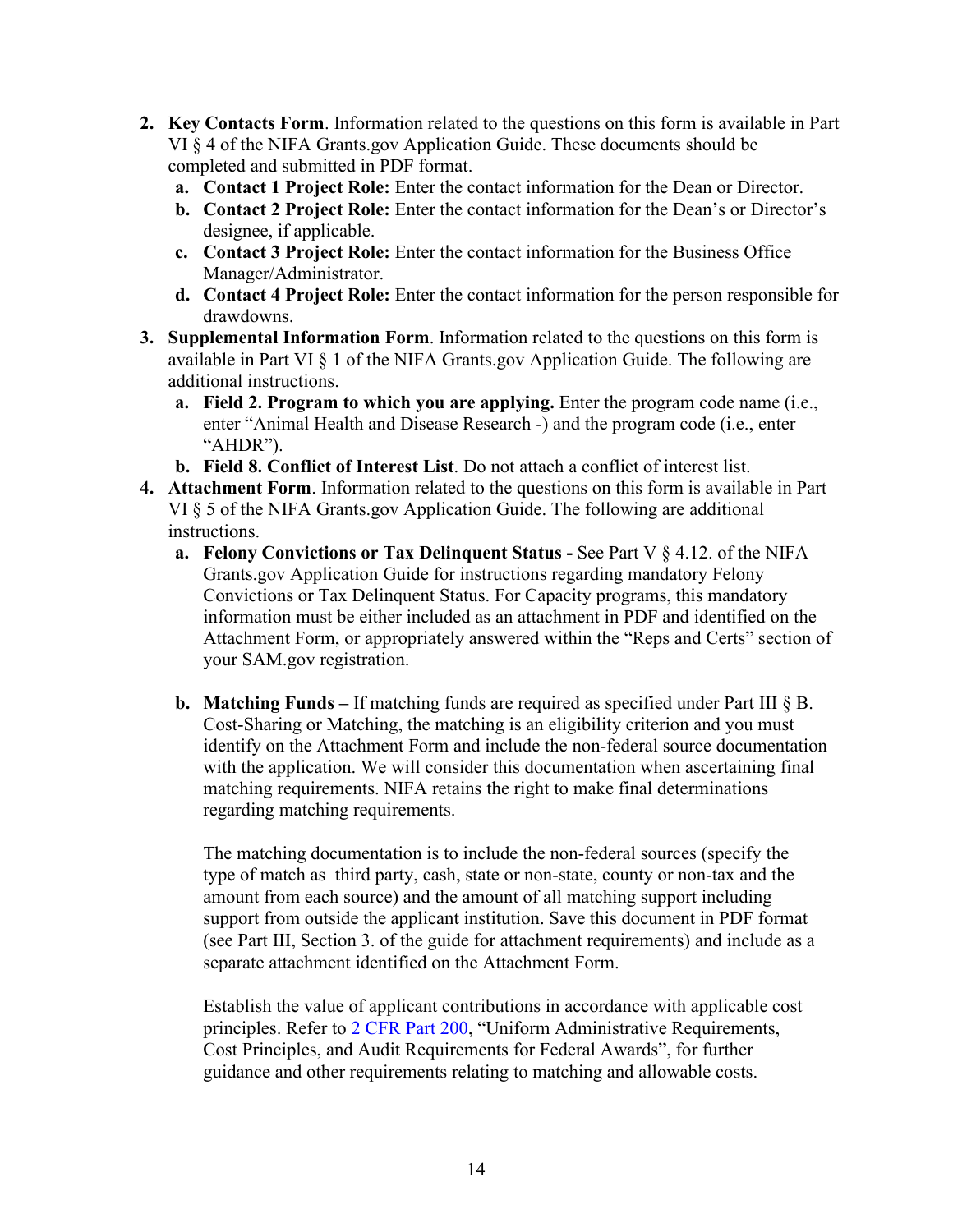#### <span id="page-14-0"></span>**C. Submission Dates and Times**

Instructions for submitting an application are included in Part IV § 1.9 of the NIFA Grants.gov Application Guide. Applications are due by **5 p.m. Eastern Time** on **September 30, 2021**. Applications received after this deadline will normally not be considered for funding.

Applicants may check the status of your application in the [ezFedGrants](https://www.nfc.usda.gov/FSS/ClientServices/ezFedGrants/) portal or by looking in Grants.gov after NIFA accepts the application. Please refer to the [ezFedGrants](https://www.nfc.usda.gov/FSS/ClientServices/ezFedGrants/) training tab for access information. If an applicant is not able to validate NIFA received their application by **April 13, 2022,** they should contact the Agency Administrative Contact identified in Part VII of this RFA. Failure to do so may result in the application not being processed and funding being held. You should cite your Grants.gov tracking number on all inquiries until an award number is assigned.

#### <span id="page-14-1"></span>**D. Funding Restrictions**

- **1.** *Approved NIFA AHDR Projects*. AHDR federal funding may only be used on AHDR approved projects.
- **2.** *Indirect Costs and Tuition Remission*. In accordance with section 1473 of the National Agricultural Research, Extension, and Teaching Policy Act of 1977 [\(7 U.S.C. 3319\)](https://uscode.house.gov/view.xhtml?req=(title:7%20section:3319%20edition:prelim)%20OR%20(granuleid:USC-prelim-title7-section3319)&f=treesort&edition=prelim&num=0&jumpTo=true), indirect costs and tuition remission are unallowable as AHDR formula grant expenditures.
- *3. Matching. See Part III* § *B. for additional information.*
- **4.** *Carryover of Funds*. AHDR funds are expected to be fully expended in the fiscal year of appropriation; however, funds may be carried over for up to one additional year. Please note there is no limitation on the amount of federal funds that may be carried over for this one additional fiscal year. No prior approval from NIFA is required. Since this limitation is legislatively mandated, NIFA is not authorized to grant any carry-over requests beyond this one additional year.
- **5.** *Retirement Contributions.* Employer contributions to land-grant college retirement systems are limited to 5 percent of the portion of the salaries paid, under this award, to employees who participate in the system (7 U.S.C. 331) and are subject to the other conditions in 7 U.S.C. 331. Note the 5 percent limitation does NOT apply to any state or individual contribution. Contributions of funds under this award may not exceed the contributions from non-Federal sources made by or on behalf of the individual concerned. See Section VI.H.1 of the NIFA policy guide for additional information.

#### <span id="page-14-2"></span>**E. Other Submission Requirements**

Applicants must follow the submission requirements noted in Part IV § 1.9 of the NIFA Grants.gov Application Guide. See Part III § 6 of the NIFA Grants.gov Application Guide for information about the status of a submitted application.

**DUNS Number and System for Award Management (SAM) – each applicant (unless)** excepted under  $2 \text{ CFR } \frac{8}{9}$  25.110(b) or (c), or has an exception approved by the federal awarding agency under 2 CFR  $\S$  25.110(d)) is required to:

1. be registered in SAM before submitting its application;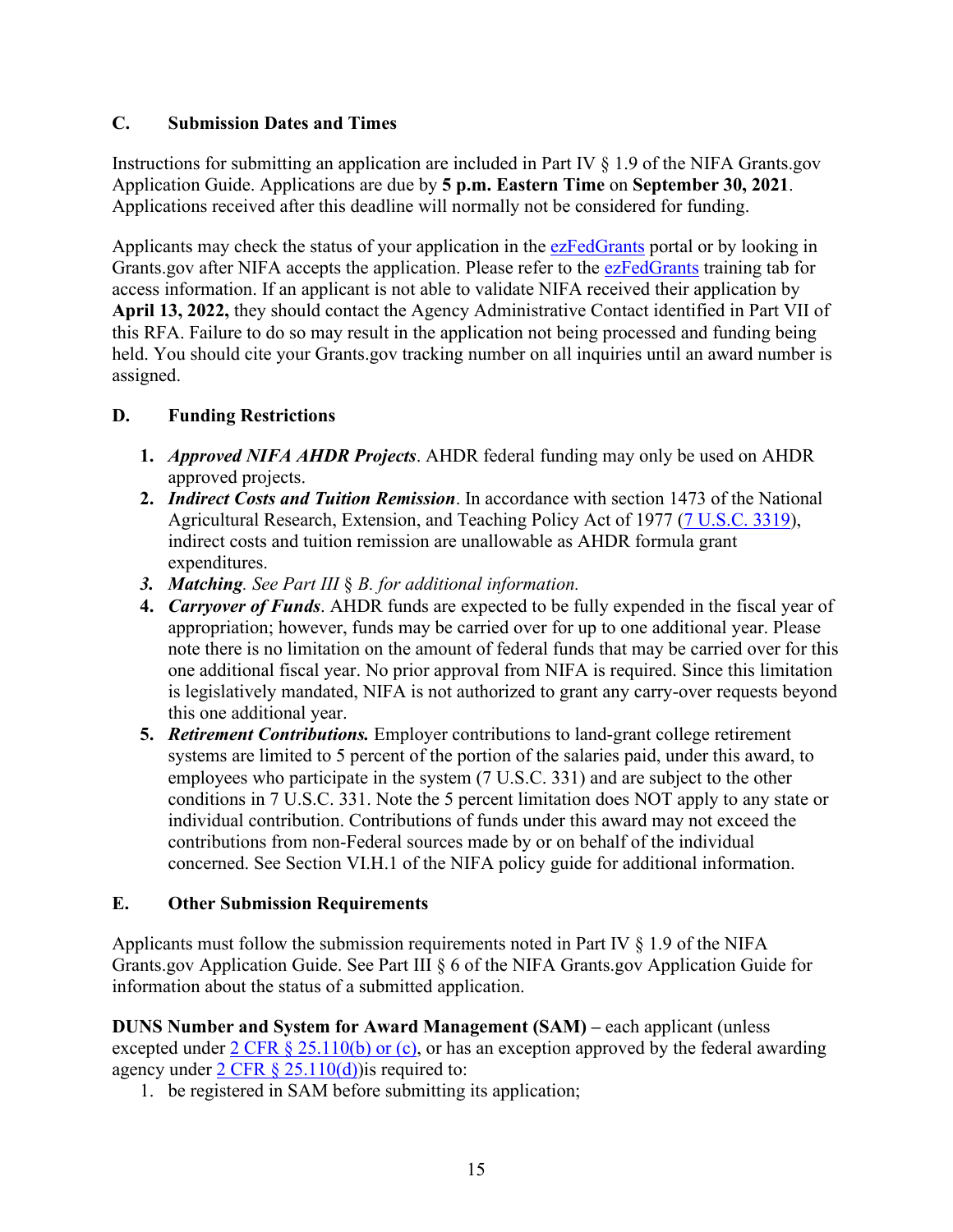- 2. provide a valid DUNS number in its application; and
- 3. continue to maintain an active SAM registration with current information at all times during which it has an active federal award or an application or plan under consideration by a federal awarding agency.

If an applicant has not complied with all applicable DUNS and SAM requirements they may be considered unqualified to receive an award. An applicant's SAM registration information determines their organization's ID in the ezFed Grants system. This information must match the applicant's ASAP recipient DUNS and EIN.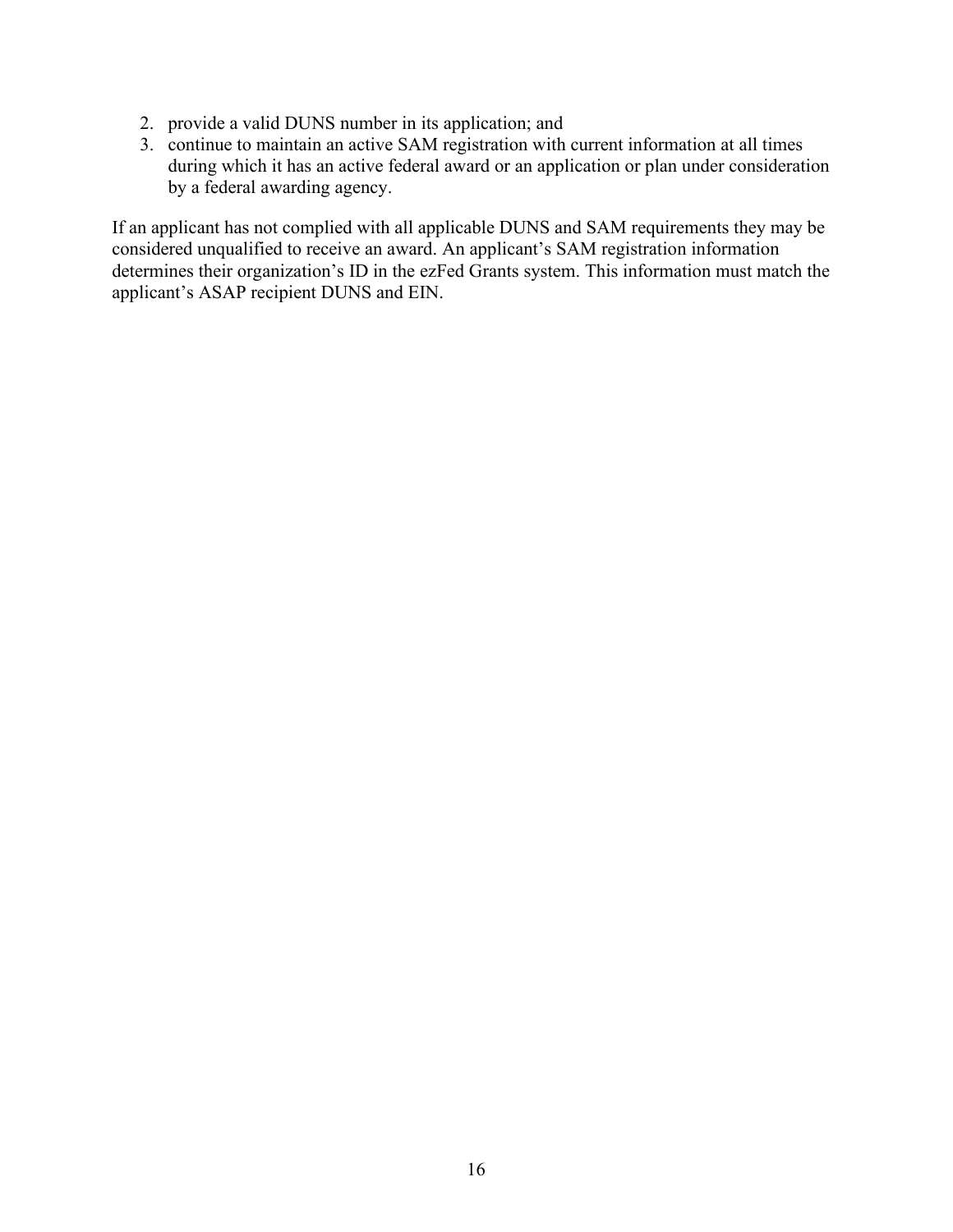#### <span id="page-16-0"></span>**PART V—APPLICATION REVIEW REQUIREMENTS**

#### <span id="page-16-1"></span>**A. General**

NIFA will review submitted documents to determine if all program, financial, and administrative requirements are met and are current. Missing or incomplete information within an application may require additional submittals and deletion of application(s) already submitted.

#### <span id="page-16-2"></span>**B. Organizational Management Information**

Specific applicant organizational management information shall be submitted on a one-time basis, with updates submitted as needed. If this information has not been submitted under this or another NIFA program, it is the responsibility of the organization to do so for determination of eligibility prior to the award of a grant identified under this RFA.

NIFA will provide you the forms to fulfill these requirements as part of the pre-award process. Although an applicant may be eligible, there are factors that may exclude an applicant from receiving federal financial and nonfinancial assistance and benefits under this program (e.g., debarment or suspension of an individual involved or a determination an applicant is not responsible based on submitted organizational management information).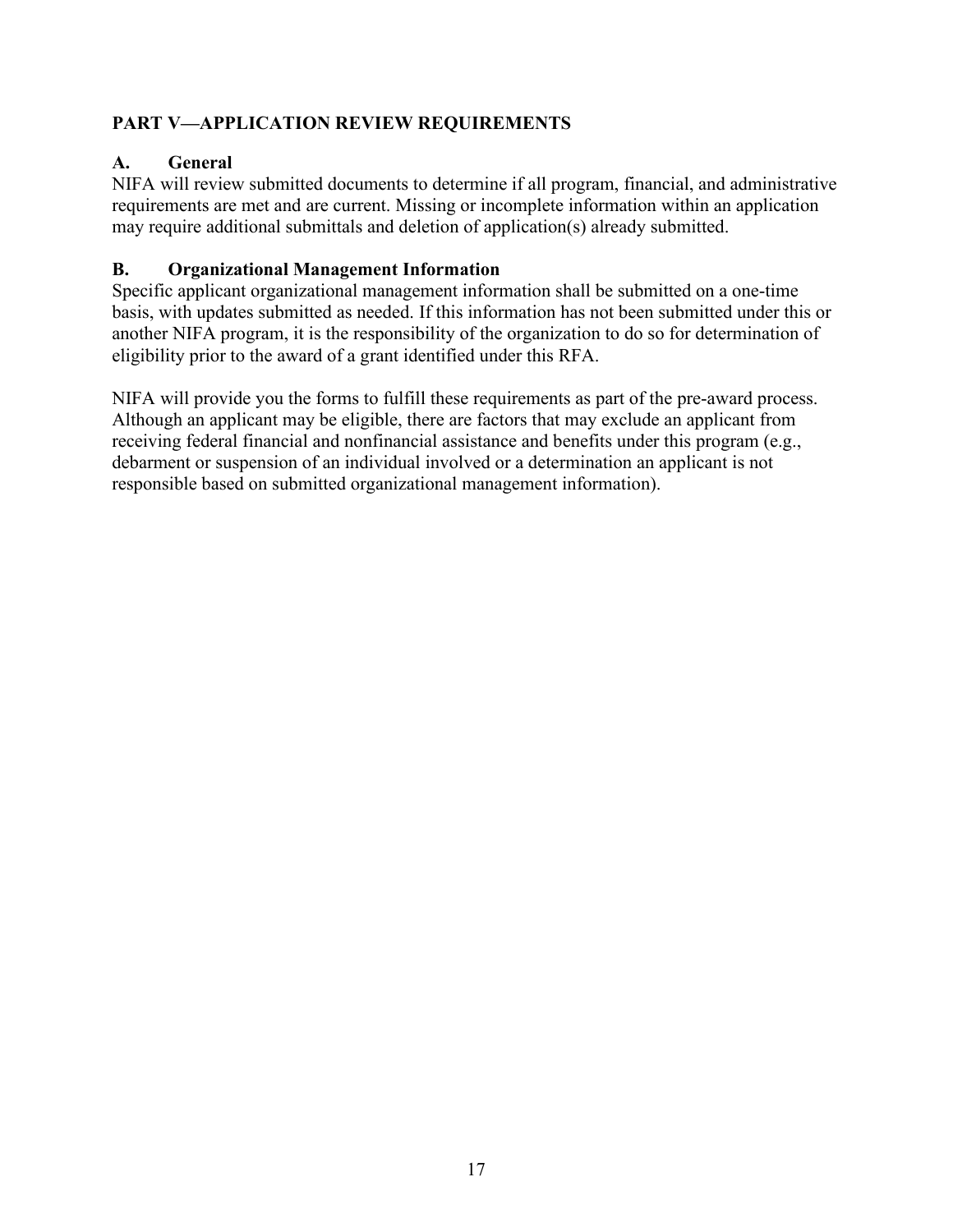#### <span id="page-17-0"></span>**PART VI—AWARD ADMINISTRATION**

#### <span id="page-17-1"></span>**A. General**

Within the limit of funds authorized, the NIFA awarding official will make grants to eligible applicants.

**Award Notice**. The notice of federal award is the authorizing document. The award document contains award provisions and other pertinent information. See [Notice of Award](https://nifa.usda.gov/wait-notification) for further details.

#### <span id="page-17-2"></span>**B. Administrative and National Policy Requirements**

Several federal statutes and regulations apply to grant applications and the projects outlined in this RFA (some are listed here: [Federal Regulations\)](https://nifa.usda.gov/federal-regulations). Unless specifically noted by statue or award-specific requirements, [NIFA Policy Guide](https://nifa.usda.gov/policy-guide) applies to all NIFA awards.

#### <span id="page-17-3"></span>**C. Expected Program Outputs and Reporting Requirements**

Organizations receiving Animal Health Disease Research funding from NIFA, are required to submit the following reporting:

- 1. Annual AHDR Program of Research (PoR);
- 2. Annual AHDR Capacity Report; and
- 3. Federal Financial Reports (SF-425)

NIFA is building a new integrated reporting portal, the NIFA Reporting System (NRS), for NIFAfunded research that will likely affect how annual, final technical, and financial reporting is submitted to NIFA in FY 2022. NIFA anticipates moving research projects funded by Animal Health to NRS by October 1, 2021.

Additional information about the NRS and reporting requirements is provided at [https://nifa.usda.gov/tool/pow-nifa-reporting-system.](https://nifa.usda.gov/tool/pow-nifa-reporting-system) To sign-up to receive information, schedules, and updates about the POW-REEport Integration Project, send an email message to [pow@usda.gov](mailto:pow@usda.gov) (link sends e-mail). Insert the following text on the subject line: "Request to Sign Up for POW notifications." You will receive an email confirming your subscription.

Federal Financial reporting via the SF-425 is due within the ezFedGrants portal, at minimum on an annual basis. Please see your Notice of Award for additional required SF-425's throughout the life of the award. Information on how to access the ezFedGrants portal can be found under the training on the ezFedGrants page at ezFedGrants (eFG) Grants and Agreements System.

See [Animal-Health](https://www.nifa.usda.gov/program/animal-health-and-disease-research-program) for details of current annual, final technical, and financial reporting requirements.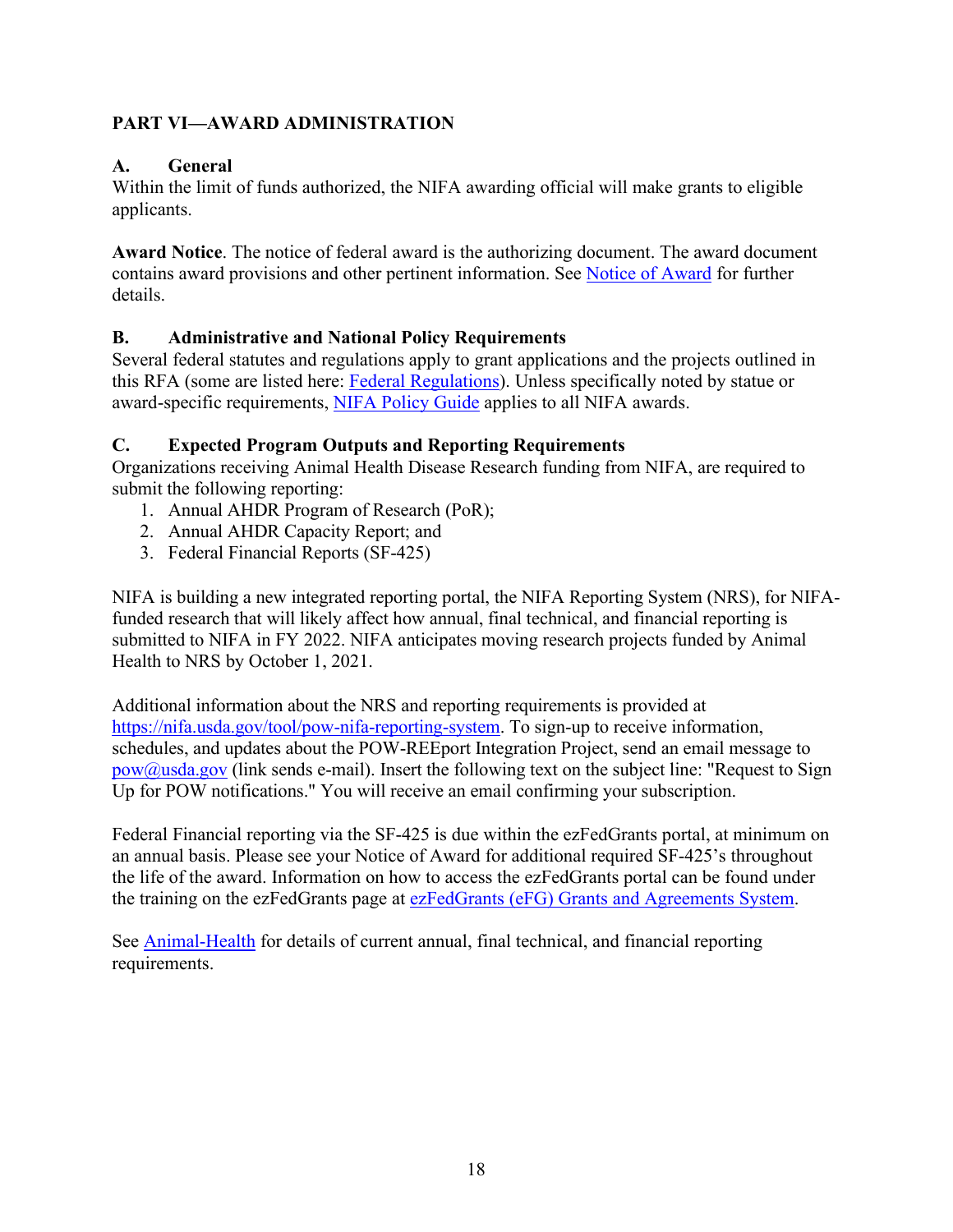#### <span id="page-18-0"></span>**PART VII—AGENCY CONTACTS**

Refer AHDR related questions to the appropriate person listed below:

#### <span id="page-18-1"></span>**Table 4**: Programmatic and Administrative Contacts

| <b>Programmatic Contacts</b>                           |                         |                  |
|--------------------------------------------------------|-------------------------|------------------|
| <b>Name</b>                                            | Email                   | <b>Telephone</b> |
| Dr. Robert M. Smith, National                          | robert.m.smith@usda.gov | $(202)$ 445-3468 |
| Program Leader                                         |                         |                  |
| Terry Radke, Program Specialist   Terry.Radke@usda.gov |                         | $(816)$ 610-1901 |

#### **Administrative Contacts**

| <b>Name</b>                  | Email                              | <b>Telephone</b>   |
|------------------------------|------------------------------------|--------------------|
| Linda Cambron, Senior Grants | $Capacity$ grantquestions@usda.gov | $(816) 820 - 4039$ |
| <b>Management Specialist</b> |                                    |                    |

#### **Mailing Address:**

National Institute of Food and Agriculture U.S. Department of Agriculture P.O. Box 419205, MS 10000 Kansas City, MO 64141-6205

#### **Courier/Package Delivery Address:**

National Institute of Food and Agriculture United States Department of Agriculture 2312 East Bannister Road, MS 10000 Kansas City, MO 64141-3061

For questions relating to REEport forms and submissions, please contact the Planning, Accountability, and Reporting Staff; email [electronic@usda.gov.](mailto:electronic@usda.gov)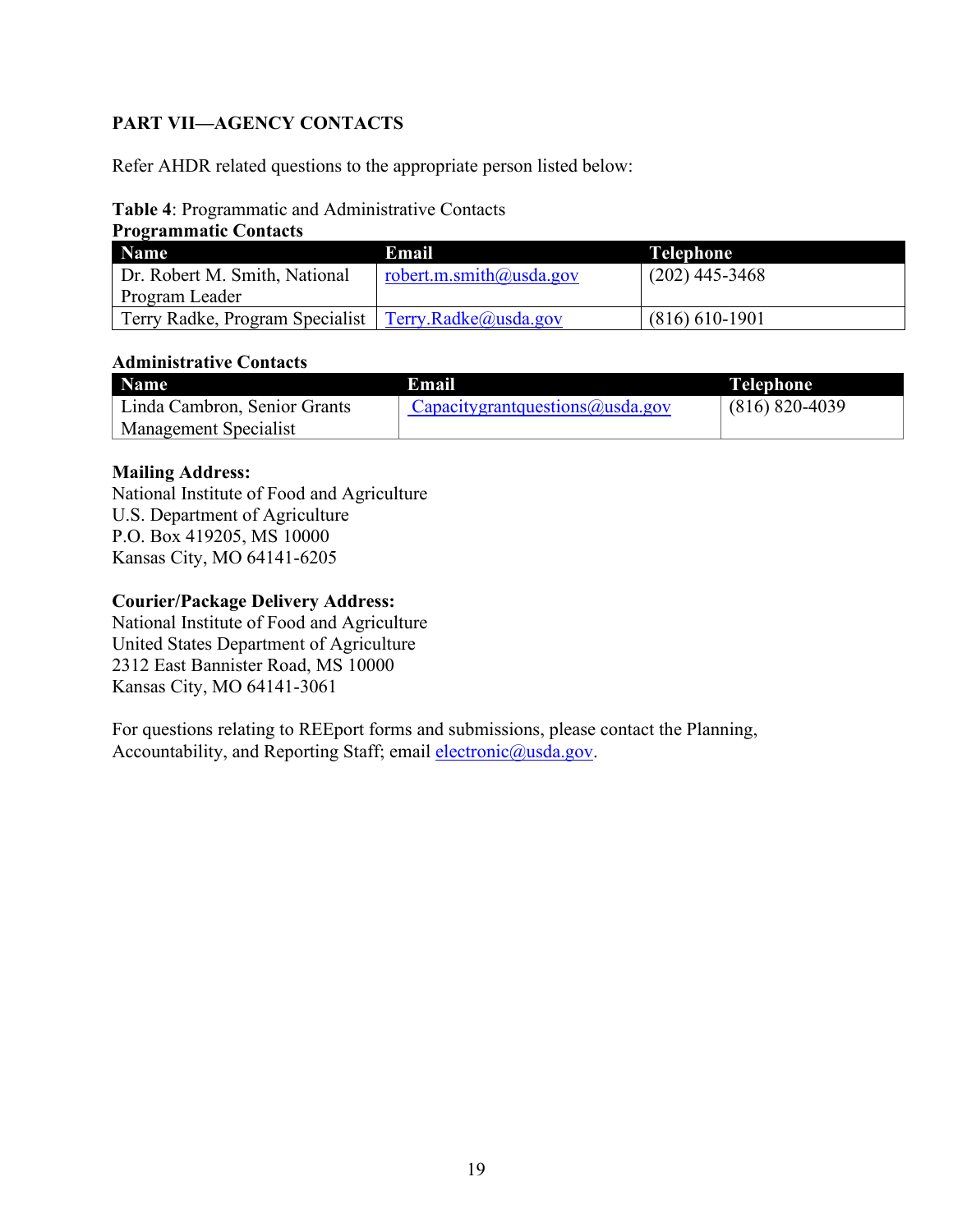#### <span id="page-19-0"></span>**PART VIII—OTHER INFORMATION**

Additional information on the Animal Health and Disease Research Program is available at [https://nifa.usda.gov/program/animal-health-and-disease-research-program.](https://nifa.usda.gov/program/animal-health-and-disease-research-program)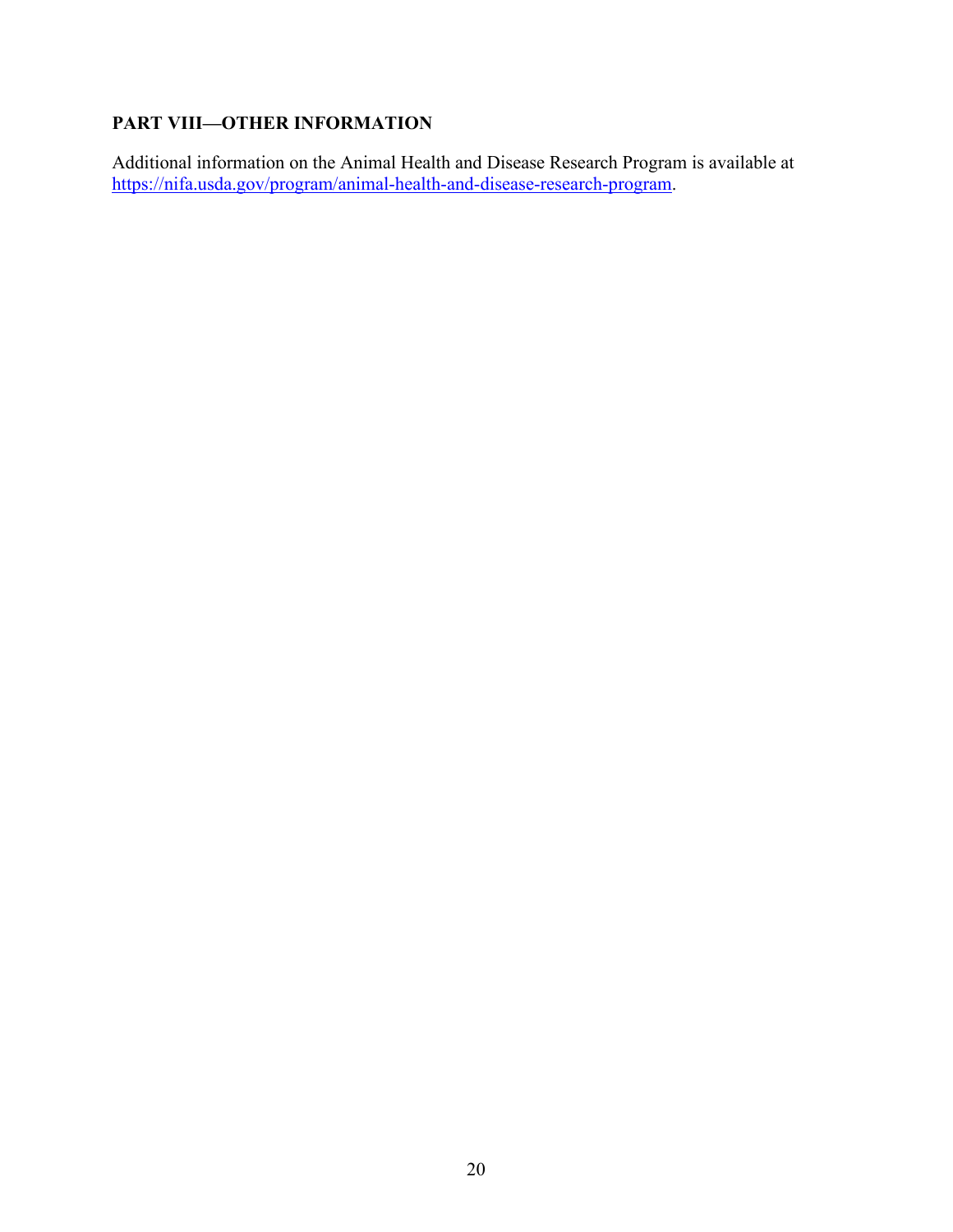#### **UNITED STATES DEPARTMENT OF AGRICULTURE National Institute of Food and Agriculture**

#### <span id="page-20-0"></span>**FY 2021 Distribution of Funds to Eligible State Institutions Authorized Under Public Law 95-113, Section 1433, September 29, 1977, As Amended**

#### **Appendix A - Final**

| <b>Recipient Name</b>                                                     | <b>Department</b>                  | <b>DUNS</b> | <b>State</b><br>Code | Calculated<br><b>Allocation</b><br>Amount | Calculated<br><b>Matching</b><br>Amount |
|---------------------------------------------------------------------------|------------------------------------|-------------|----------------------|-------------------------------------------|-----------------------------------------|
| UNIVERSITY OF ALASKA FAIRBANKS                                            |                                    | 615245164   | АK                   | \$                                        | \$                                      |
| <b>AUBURN UNIVERSITY</b>                                                  | Coll of Veterinary Medicine        | 066470972   | AL                   | 17,320                                    | $\omega$                                |
| <b>TUSKEGEE UNIVERSITY</b>                                                | <b>Tuskegee University</b>         | 128214178   | AL                   | 22,878                                    |                                         |
| <b>AUBURN UNIVERSITY</b>                                                  | Auburn Ag Exp Station              | 066470972   | AL                   | 22,501                                    |                                         |
| UNIVERSITY OF ARKANSAS - FAYETTEVILLE DIVISION OF                         |                                    |             |                      | 103,152                                   | 3,152                                   |
| AGRICULTURE OF THE UNIVERSITY OF ARKANSAS                                 | Arkansas Ag Exp Station            | 140031639   | AR                   |                                           |                                         |
| UNIVERSITY OF ARIZONA GCM CHICAGO                                         | College of Agriculture             | 961605172   | AZ                   | 28,636                                    |                                         |
| UNIVERSITY OF ARIZONA                                                     | Coll of Veterinary Medicine        | 806345617   | AZ                   |                                           |                                         |
| MIDWESTERN UNIVERSITY                                                     | Midwestern University Glendale     | 963264320   | AZ                   | 11,375                                    |                                         |
| WESTERN UNIVERSITY OF HEALTH SCIENCES                                     | Coll of Veterinary Medicine        | 093373694   | CA                   | 4,852                                     | 2,932                                   |
| REGENTS OF THE UNIVERSITY OF CALIFORNIA, THE                              |                                    |             |                      | 190,412                                   | 115,056                                 |
| DIVISION OF AGRICULTURE AND NATURAL RESOURCES                             | School of Veterinary Medicine      | 080668243   | CA                   |                                           |                                         |
| REGENTS OF THE UNIVERSITY OF CALIFORNIA, THE                              |                                    |             |                      | 57,419                                    | 34,695                                  |
| DIVISION OF AGRICULTURE AND NATURAL RESOURCES                             | Div of Ag and Nat Resources        | 080668243   | CA                   |                                           |                                         |
| COLORADO STATE UNIVERSITY AGRICULTURAL                                    |                                    |             |                      | 196,617                                   | 96,617                                  |
| <b>EXPERIMENT STATION</b>                                                 |                                    | 149546160   | CO                   |                                           |                                         |
| UNIVERSITY OF CONNECTICUT OFFICE SPONSORED                                |                                    |             |                      | 11,308                                    |                                         |
| <b>PROGRAMS</b>                                                           | <b>UConn-Storrs Ag Exp Station</b> | 614209054   | <b>CT</b>            |                                           |                                         |
| UNIVERSITY OF DELAWARE                                                    | Ag Exp Station                     | 059007500   | DE                   | 22,056                                    |                                         |
| UNIVERSITY OF FLORIDA DIVISION OF SPONSORED                               |                                    |             |                      | 71,329                                    |                                         |
| <b>RESEARCH</b>                                                           | Florida Ag Exp Station             | 969663814   | FL                   |                                           |                                         |
| UNIVERSITY OF GEORGIA SPONSORED PROJECTS                                  |                                    |             |                      | 71,374                                    |                                         |
| ADMINISTRATION                                                            | Coll of Veterinary Medicine        | 619003127   | GA                   |                                           |                                         |
| UNIVERSITY OF GEORGIA SPONSORED PROJECTS                                  |                                    |             |                      | 21,471                                    |                                         |
| <b>ADMINISTRATION</b><br>UNIVERSITY OF HAWAII SYSTEMS COLLEGE OF TROPICAL | Ag Exp Station                     | 619003127   | GA                   |                                           |                                         |
| AGRICULTURE & HUMAN RESOURCES                                             | <b>CTAHR</b>                       | 930124792   | HI                   | 2,993                                     |                                         |
| IOWA STATE UNIVERSITY OF SCIENCE AND TECHNOLOGY                           |                                    |             |                      |                                           |                                         |
| <b>IOWA STATE UNIVERSITY</b>                                              | Ag & Home Econ Exp Station         | 005309844   | IA                   | 84,098                                    | 55,319                                  |
| IOWA STATE UNIVERSITY OF SCIENCE AND TECHNOLOGY                           |                                    |             |                      |                                           |                                         |
| <b>IOWA STATE UNIVERSITY</b>                                              | Coll of Veterinary Medicine        | 005309844   | IA                   | 208,118                                   | 136,897                                 |
| REGENTS OF THE UNIVERSITY OF IDAHO UNIVERSITY OF                          |                                    |             |                      |                                           |                                         |
| <b>IDAHO</b>                                                              | Idaho Ag Exp Station               | 075746271   | ID                   | 54,722                                    |                                         |
| UNIVERSITY OF ILLINOIS BOARD OF TRUSTEES OF THE                           |                                    |             |                      |                                           |                                         |
| UNIVERSITY OF ILLINOIS, THE                                               |                                    | 041544081   | IL                   | 45,518                                    |                                         |
| PURDUE UNIVERSITY                                                         |                                    | 072051394   | IN                   | 61,312                                    |                                         |
| KANSAS STATE UNIVERSITY PRE-AWARDS SERVICES                               |                                    | 929773554   | KS                   | 136,801                                   | 36,801                                  |
| UNIVERSITY OF KENTUCKY                                                    | Kentucky Ag Exp Station            | 007400724   | KY                   | 55,413                                    |                                         |
| LOUISIANA STATE UNIVERSITY LSU AGRICULTURAL                               |                                    |             |                      |                                           |                                         |
| <b>CENTER</b>                                                             | Coll of Veterinary Medicine        | 783201833   | LA                   | 38,360                                    |                                         |
| LOUISIANA STATE UNIVERSITY LOUISIANA STATE                                |                                    |             |                      |                                           |                                         |
| UNIVERSITY A&M                                                            | Coll of Veterinary Medicine        | 075050765   | LA                   | 12,434                                    |                                         |
| UNIVERSITY OF MASSACHUSETTS OFFICE OF GRANT &                             |                                    |             |                      | 7,002                                     |                                         |
| CONTRACT ADMINISTRATION                                                   | Massachusetts Ag Exp Station       | 153926712   | MA                   |                                           |                                         |
| TRUSTEES OF TUFTS COLLEGE TUFTS UNIVERSITY                                |                                    |             |                      | 35,809                                    |                                         |
| SCHOOL OF MEDICINE                                                        | School of Veterinary Medicine      | 039318308   | MA                   |                                           |                                         |
| UNIVERSITY OF MARYLAND COLLEGE OF AGRICULTURE                             |                                    |             |                      | 28,489                                    |                                         |
| AND NATURALRESOURCES                                                      | Coll of Ag and Nat Resources       | 837696475   | MD                   |                                           |                                         |
| UNIVERSITY OF MAINE SYSTEM RESEARCH &                                     |                                    |             |                      | 16,784                                    |                                         |
| SPONSORED PROGRAM                                                         | Ag & Forestry Exp Station          | 186875787   | ME                   |                                           |                                         |
| MICHIGAN STATE UNIVERSITY                                                 |                                    | 193247145   | MI                   | 80,881                                    |                                         |
| REGENTS OF THE UNIVERSITY OF MINNESOTA OFFICE                             |                                    |             |                      | 86,959                                    | 37,281                                  |
| SPONSORED PROJECTS ADMINISTRATION                                         | Minnesota Ag Exp Station           | 555917996   | ΜN                   |                                           |                                         |
| REGENTS OF THE UNIVERSITY OF MINNESOTA OFFICE                             |                                    |             |                      | 88,088                                    | 37,766                                  |
| SPONSORED PROJECTS ADMINISTRATION                                         | Coll of Veterinary Medicine        | 555917996   | MN                   |                                           |                                         |